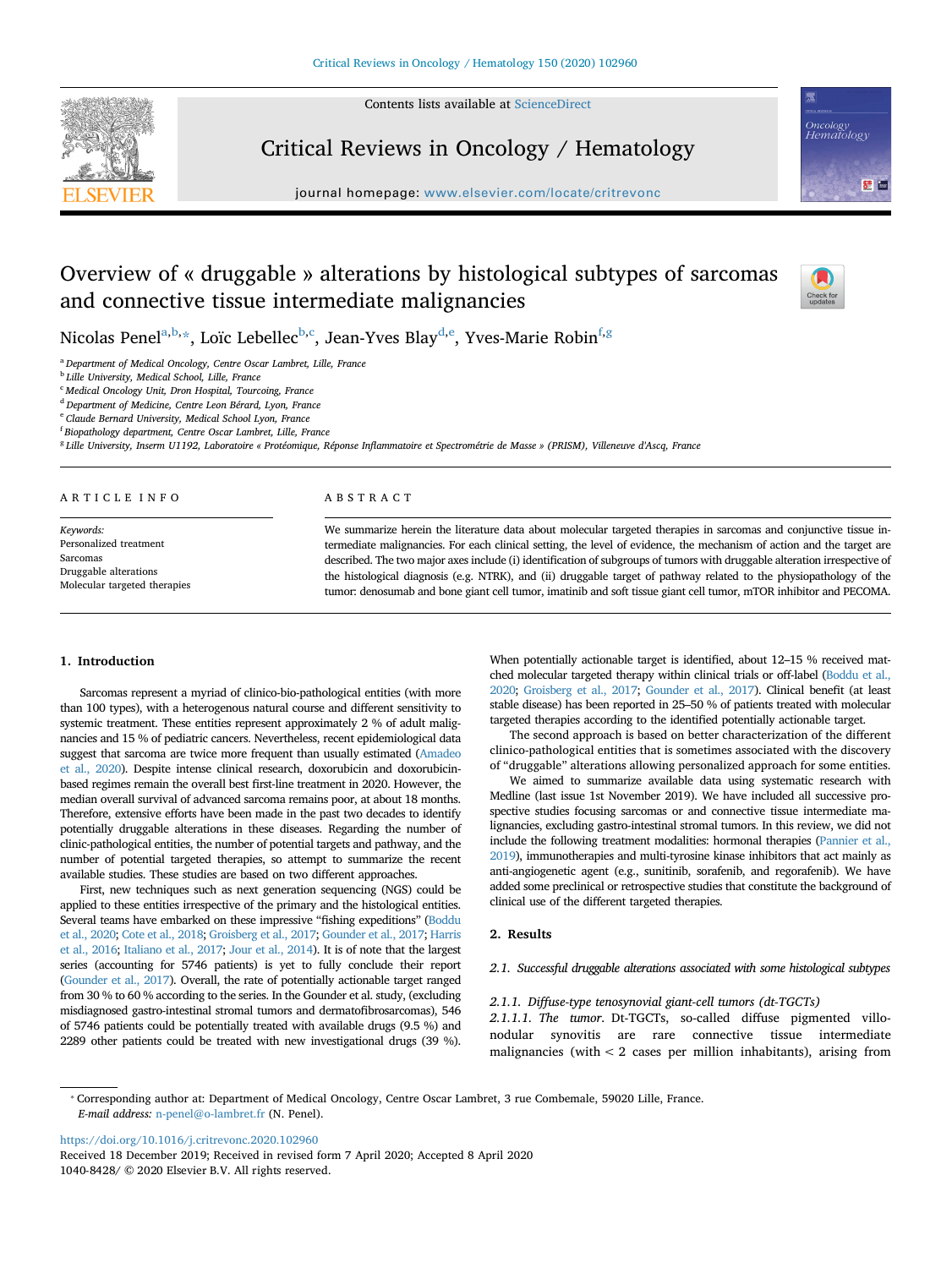joint or para-articular tendon sheath. They are invasive, destructive, and usually slow growing. Lung metastasis are exceptional. Dt-TGCTs are characterized by proliferation of synovial cells associated with inflammatory multicellular stroma, including histiocytes and hemosiderin-containing macrophages. Dt-TGCTs arise mostly in the knee, but could also affect the hip, ankle, and foot. Dt-TGCTs are diagnosed between 25–40 years and cause severe impairment. Surgery remains the cornerstone of treatment. Adjuvant isotopic synoviorthesis using Yttrium 90 or Rhenium 186 may be an option. Nevertheless, some bulky or relapsing TGCTs are not accessible to non-mutilating curativeintent surgery ([Martin et al., 2000](#page-6-9)[Cupp et al., 2007](#page-6-10)).

*2.1.1.2. The pathway*. Dt-TGCTs display a specific translocation t (1;2) involving colony-stimulating factor 1 (CSF1) gene (located on chromosome 1p13), also known as macrophage colony-stimulating factor (M-CSF), and COL6A3 gene (located on chromosome 2q35). This results in the over-expression of CSF1 and can explain the massive inflammatory pattern of the tumor ([Cupp et al., 2007\)](#page-6-10).

*2.1.1.3. Clinical evidences*. Four molecules have been studied as potential treatment for dt-TGCTs all of which inhibit the CSF1-receptor: imatinib, nilotinib, emactuzumab, and pexidartinib. Blay et al. first reported a complete response of bulky dt-TGCT treated with imatinib [\(Blay et al.,](#page-6-11) [2008\)](#page-6-11). In 2012, Cassier et al. reported the results of a retrospective multicenter study with 29 patients [\(Cassier et al., 2012](#page-6-12)). Five of 27 evaluable patients experienced objective responses (overall response rate (ORR), 19 %; 1 complete response and 4 partial responses), and 20 of 27 patients (74 %) had stable disease. Symptomatic improvement was noted in 16 of 22 assessable patients (73 %). The 12-month progression-free rate was 80 %. Given these encouraging findings, a phase II trial has been conducted with another tyrosine kinase inhibitor acting on CSF1-R, nilotinib (400 mg twice per day; NCT01261429). The primary objective was the rate of patients who were progression free at 12 weeks, with central review and according to RECIST 1.1 [\(Gelderblom et al., 2018](#page-7-0)). In this trial, 56 patients were enrolled, including 51 patients with an evaluable primary endpoint. The rate of patients who were progression free at 12 weeks was 93 %. This study highlighted the difficulty in assessing objective response in such malignancy. Emactuzumab is a monoclonal antibody directly acting on CSF1-R. Cassier et al. reported the results of a dose-escalating phase I trial (NCT01494688), with promising activity in dt-TGCT patients (an objective response was achieved by 86 % of 28 patients, with a complete response in 7 % and a partial response in 79 %). Most toxicities were grade 1 and 2 and most of the toxicities were of cutaneous types [\(Cassier et al., 2015\)](#page-7-1). Pexidartinib is a selective inhibitor of CSF1-R. In a non-randomized phase II trial, among 23 assessable patients, there were 12 partial responses and 7 stable diseases. This trial stressed that most objective responses occurred within the first 4 months, and that liver toxicity was the major safety concern [\(Tap et al., 2015\)](#page-7-2). ENLIVEN (NCT02371369) was a large international double-blind placebo-controlled phase 3 trial assessing the safety and activity of pexidartinib in TGTs that were not treatable by nonmutilating surgery. The primary endpoint assessed in all intention-to-treat patients was overall response at week 25 (centrally reviewed by RECIST, version 1.1). Overall, 120 patients were randomized and included. Because of liver toxicity, the pexidartinib dose was decreased from 1,000–800 mg/ day. After 25 weeks of treatment, the ORR was 38 % with a 15 % complete response rate and a 23 % partial response rate. Common side effects of pexidartinib included increased levels of lactate dehydrogenase, cholesterol and aspartate/alanine aminotransferases and hair color changes. Eight patients (13 %) discontinued pexidartinib therapy because of hepatic adverse events, and 4 patients had serious nonfatal adverse events with increased bilirubin, one lasting about 7 months [\(Tap et al., 2018](#page-7-3)).

To the best of our knowledge, there is no further development in the therapy involving imatinib, nilotinib and emactuzumab for dt-TGCT. In August 2019, the Food and Drug Administration (FDA) approved pexidartinib (400 mg twice daily) for adult patients with symptomatic dt-TGCTs associated with severe morbidity or functional limitations and not amenable to improvement with surgery. Regarding liver toxicity, the risk/benefit ratio must be carefully weighed.

# *2.1.2. Giant cell tumor of bone (GCT-b)*

*2.1.2.1. The disease*. GCT-b is a locally aggressive, rapidly growing and destructive primary bone tumor, with possible extension to surrounding tissues. Metastasis occurs in less than 3% of cases, primarily to the lung. Its estimated yearly incidence is about 2 cases per million inhabitants. GCT-b affects mainly young adults. GCT-b arise mainly in the epiphyseal portions of long bones but can also arise in the axial skeleton. The standard of care involves surgery that aims for complete removal of the tumor by curettage without causing functional impairment. Extensive surgery or amputation are rarely required. Nevertheless, surgery of axial skeleton primaries or cases with massive soft tissue extension are particularly challenging. Furthermore, some cases such as skull base GCT-b or massive sacral GCTb are definitively inoperable [\(Balke et al., 2008](#page-7-4)[Klenke et al., 2011](#page-7-5)). After surgery, local recurrence occurs in 20–50 % of cases and usually arises within 2 years. Local recurrences are usually treated by re-curettage if possible ([Balke et al., 2008;](#page-7-4) [Klenke et al., 2011\)](#page-7-5). There is no adjuvant treatment that is able to reduce the risk of local recurrence. Rarely, GCT-b can undergo malignant transformation.

*2.1.2.2. The RANK/RANK ligand pathway*. GCT-b is characterized by coexistence of two tumor cells populations. The true "malignant" cells are small spindle cells that overexpress and secrete RANK-ligand (receptor activator of nuclear factor kappa B). These tumor cells display H3F3 mutation in about 85 % of cases [\(Kervarrec et al., 2017\)](#page-7-6). RANK-Ligand (RANK-L) overexpressed and secreted by tumor cells activate normal bone cells and osteoclast-like giant cells that express RANK [\(Atkins et al., 2006\)](#page-7-7), that destroy bone. Thus, osteoclastosis is deregulated in GCT-b. Denosumab or zoledronate inhibits the RANK/RANK-ligand interaction and reduce the osteoclast-induced bone destruction. However, these drugs act only on the reactive osteoclast-bone destruction without any impact on the true "malignant" cells.

*2.1.2.3. The clinical evidences*. The activity of denosumab (120 mg administered subcutaneously every 28 days with 2 loading doses on days 8 and 15) was first assessed in a multicenter phase 2 trial with 37 patients with GCT-b ([Thomas et al., 2010](#page-7-8)). Clinical benefit was documented in 30 of 35 assessable patients (86 %). Responses were associated with pain relief, functional improvement, tumor shrinkage in some cases and bone lysis recalcification. However, clinical tumor response criteria (such as RECIST) are not appropriate for clinical benefit assessment. A second and larger phase II trial was launched, including 3 different strata: patients with sacral and spinal GCT-b or those with lung metastasis (stratum 1), patients with planned morbid surgery (including procedures with high risk of neurological sequelae) (stratum 2), and the patients enrolled in the prior trial (stratum 3). Several results have been reported from the trial (NCT00680992). An interim analysis had been reported in 2013. In stratum 1, 163/169 (96 %) did not experience disease worsening. In the stratum 2, surgical downstaging was feasible in 16 of 26 patients requiring surgery (62 %) and surgery could be avoided in 74 of 100 patients ([Chawla](#page-7-9) [et al., 2013\)](#page-7-9). This trial was then expanded. Finally, the total number of patients enrolled in stratum 1 was 267 and those in stratum 2 was 253. The median follow-up was about 58 months. In stratum 1, the median time to progression was not reached, since 28 out 262 patients experienced disease progression or recurrence (11 %). Of 248 patients enrolled in stratum 2, only 21 required surgery within the 6 months of the study (8 %). Longer follow-up allows a better description of safety profile of long-lasting denosumab treatment. Most common grade 3 toxicities were as follows: hypophosphatemia (5 %) osteonecrosis of the jaws (3 %), anemia (2 %), pain (2 %) and fracture (2 %). Hypercalcemia occurring after denosumab discontinuation was reported in 4 patients (1 %) [\(Chawla et al., 2019\)](#page-7-10). Furthermore, Japanese colleagues have reported a non-randomized phase 2 trial assessing denosumab in GCT-b patients. The response rate was 88 % in 17 patients [\(Ueda et al., 2015\)](#page-7-11). Denosumab is currently approved by the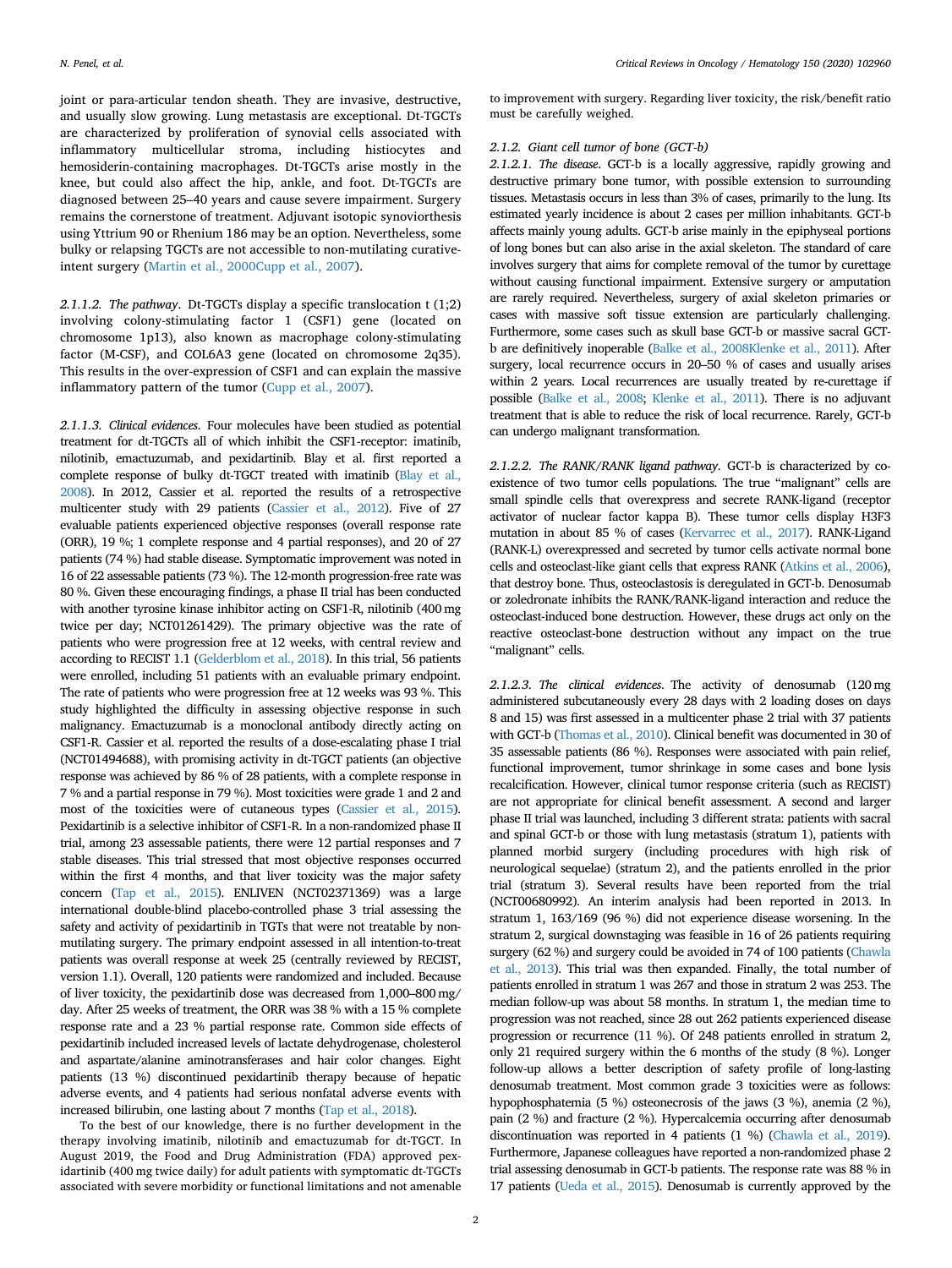European Medicines Agency (EMA) and FDA for the management of inoperable GCT-b or GCT-b requiring mutilating surgery. However, there are unresolved questions about denosumab use in GCT-b patients. The risk/ benefit ratio of prolonged administration of denosumab is a key question. Denosumab is not a curative-intent treatment since denosumab acts only on osteoclast-like cells and did not affect the true tumor cells. Girolami et al. have demonstrated that denosumab administration did not change the H3F3A cell density in post-treatment versus pre-treatment bone specimen of GCT-b [\(Girolami et al., 2016](#page-7-12)). This suggested that denosumab treatment must be maintained as long as possible. Progressive disease occurs usually within the 9 months following denosumab withdrawal. Nevertheless, longterm administration is associated with increasing severe toxicity such as osteonecrosis of the jaws and stress fractures. The drug-holiday, the use of denosumab every 3 months rather than monthly, and the use of bone remodeling biomarkers [\(Watanabe et al., 2014](#page-7-13)) to optimize the treatment are still questionable.

The therapeutic role of zoledronate have been also explored. Gouin et al. reported a non-randomized phase 2 trial assessing 5 cycles of zoledronate as adjuvant treatment of resected GCT-b; 24 patients were enrolled, the local relapse-free survival was 82 % at 60 months ([Gouin et al., 2014\)](#page-7-14). Lipplaa et al. reported a randomized phase 2 assessing the use of zoledronate as adjuvant treatment of resected high-risk GCT-b; however, only 14 patients were enrolled. Overall, the 2-year recurrence rate was 38 % (3/8) in the intervention versus 17 % (1/6) in the control group ( $p = 0.58$ ) [\(Lipplaa](#page-7-15) [et al., 2019\)](#page-7-15).

To conclude, denosumab an active treatment for GCT-b could lead to long-lasting tumor control with symptomatic improvement, however denosumab is not able to cure GCT-b.

# *2.1.3. Dermatofibrosarcoma protuberans (DFSP)*

*2.1.3.1. The tumor*. The estimated incidence of Dermatofibrosarcoma protuberans (DFSP) is in the range of 0.8–4.2 cases/million inhabitants per year ([Criscione VD, Weinstock MA, 2007](#page-7-16)). Given the possibility of diagnostic confirmation by molecular biology, the incidence is higher in recent decades. Diagnosis is made usually between 30 and 50 years of age. Pediatric forms are rare (less than 6% of DFSPs) and must be confirmed by an experienced pathologist. They classically present as the "giant cell fibroblastoma" variant of DFSP. There is a very slight male predominance [\(Bowne et al., 2000](#page-7-17); [Rutgers et al., 1992\)](#page-7-18).

Surgery is the only curative-intent treatment of DFSPs. It has a local malignant pathology with a 20–40 % risk of local relapse; these relapses may be late and require prolonged clinical follow-up. The risk of metastatic relapse is low in the order of 5 % [\(Chang et al., 2004;](#page-7-19) [Fiore et al., 2005\)](#page-7-20). Overall the prognosis is good with an overall survival of 92 % at 5 years. Furthermore, this prognosis is directly related to the quality of care [\(Corey](#page-7-21) [et al., 2014\)](#page-7-21).

On macroscopic examination the lesion is centered on the dermis but it infiltrates the depth. It is a homogeneous limited lesion. Proliferation involves moderately atypical monomorphic fusiform cells with a low or moderate mitotic index (< 7 mitoses per 10 high power fields), tumor cells are often short or storiform. These tumors strongly express CD34 in immunohistochemistry ([Weiss and Nickoloff, 1993\)](#page-7-22). They do not express factor XIIIa, cytokeratin, desmin, smooth muscular actin or S100 protein. There are numerous atypical forms including myxoid, myofibroblastic, and pigmented forms.

The transformation into fibrosarcoma occurs in 10 % of cases, either de novo or after a long-term history of the disease. In these cases, the tumor loses its homogeneous and fascicular organization. Cellular atypia and mitosis are more numerous (more than 5 mitoses/10 high power fields). CD34 expression may be lost [\(Wrotnowski et al., 1988](#page-7-23); [Goldblum, 1995](#page-7-24)). Transformed forms are associated with a significant risk of local and metastatic relapse and therefore a poor prognosis [\(Liang et al., 2014\)](#page-7-25).

*2.1.3.2. The target*. About 90 % of DFSPs have reciprocal translocation t (17;22) (q22;q13) (COL1A1; PDGFB : Platelet Derived Growth Factor subunit B), which presents (especially in adults) as a supernumerary ring chromosome where segments of chromosomes 17 and 22 are duplicated resulting in an amplification of the fusion gene leading to PDGFB over-expression driven by the COL1A1 promoter. This in turn is

responsible for tumor susceptibility to imatinib. This fusion gene can be detected by fluorescence in situ hybridization (FISH), or with comparative genomic hybridization (CGH) analysis ([Patel et al.,](#page-7-26) [2008\)](#page-7-26). The fusion gene can be found in fibrosarcoma derived from DFSPs. In routine practice, molecular investigation is not necessary for the diagnosis except in the challenging cases of fibrosarcoma transformation and giant cell fibroblastoma in children.

*2.1.3.3. Clinical evidences*. This tumor is regarded as chemo-resistant although anecdotal responses have been reported with methotrexate. Imatinib inhibits PDGFRB receptor. The first cases reported in the literature showed that only tumors with fusion gene respond to imatinib.

Two clinical trials assessed the activity of imatinib for inoperable or metastatic locally advanced DFSPs (American trial B2225; imatinib 400 mg/ day) and European EORTC trial (imatinib 800 mg/day). These two trials with small numbers were pooled ([Rutkowski et al., 2010](#page-7-27)). A total of 24 patients were included in these 2 trials. The objective response rate at 12–14 weeks was 46 % (11/24). The control rate of the disease was 64 %. The median time up to progression was 1.7 years; the 1-year non-progression rate was 57 %. One-year survival was 87 %.

An Italian retrospective study of patients with metastatic disease showed that metastatic forms were almost always associated with a transformation into fibrosarcoma; and even when the fusion gene was present the duration of activity of the imatinib seemed less: 8 objective responses out of 10 occurred with a median without progression of 11 months ([Stacchiotti et al.,](#page-7-28) [2016](#page-7-28)).

Two trials assessed the role of imatinib as a neo-adjuvant treatment. Ugurel et al. reported a trial involving 16 patients treated with imatinib 600 mg/day [\(Ugurel et al., 2014](#page-7-29)). The median treatment time was 3 months. The objective response rate was 57 % (including 7 % of complete response). Only one patient experienced disease progression on treatment. Thirteen patients underwent surgery. Another trial evaluated a neo-adjuvant treatment at 600 mg/day over a 2-month period in 25 patients, the objective response rate was 36 % [\(Kerob et al.,](#page-7-30) [2010\)](#page-7-30). These data though interesting have not established the place of imatinib in neo-adjuvant situations; thus, it cannot be recommended routinely without more precise data on the clinical benefit (i.e., reduction in tumor volume, improvement in resectability, and rate of R0 margins)

A phase II trial was conducted with pazopanib, a multi-kinase inhibitor. The objective response rate was 30 % with a median follow-up of 6 months [\(Delyon et al., 2018](#page-7-31)). For DFSPs with presence of fusion gene but refractory to imatinib, anecdotal benefit with sunitinib or sorafenib has been reported. For fibrosarcomas without gene fusion, anthracycline-based chemotherapy is usually performed.

### *2.1.4. Inflammatory myofibroblastic tumor (IMT)*

*2.1.4.1. The tumor*. IMT is an exceptional conjunctive tumor occurring in children or adolescents/young adults. Most primaries occur in the lung, retroperitoneum, or abdominal or pelvic areas. Tumors may be multifocal, and rarely some tumor spread by metastasis. It is composed of homogeneous myo-fibroblastic spindle cells surrounded by myxoid and collagenous stroma infiltrated by plasma cells and lymphocytes. IMT is regarded as borderline malignancy, since local relapse is common but metastatic spreading is rare [\(Coffin et al., 1995](#page-7-32); [Pettinato et al., 1990\)](#page-7-33). Large-en-bloc surgery is the cornerstone treatment. In case of local or multifocal relapse there is no consensual treatment.

IMT could be misdiagnosed with other benign or malignant conjunctive tumors. For example, a large retrospective study demonstrated that IMT could mimic female genital leiomyoma and leiomyosarcoma; with the help of immunohistochemistry for Anaplastic Lymphoma Kinase (ALK) (with low threshold), authors could properly re-classify 3 of 1176 assumed leiomyomas, and 1 of 44 assumed leiomyosarcomas as IMT [\(Pickett et al., 2017\)](#page-7-34). ALK immunohistochemistry could help recognize IMT but IMT are inconstantly ALK immune-reactive (see below).

*2.1.4.2. Druggable targets: ALK rearrangements and beyond*. Approximately 50 % of IMT harbors clonal rearrangements of the *ALK* gene at 2p23. This gene codes for a tyrosine kinase receptor that is a member of the insulin growth factor receptor superfamily. ALK rearrangements result in constitutive expression and activation of this gene with abnormal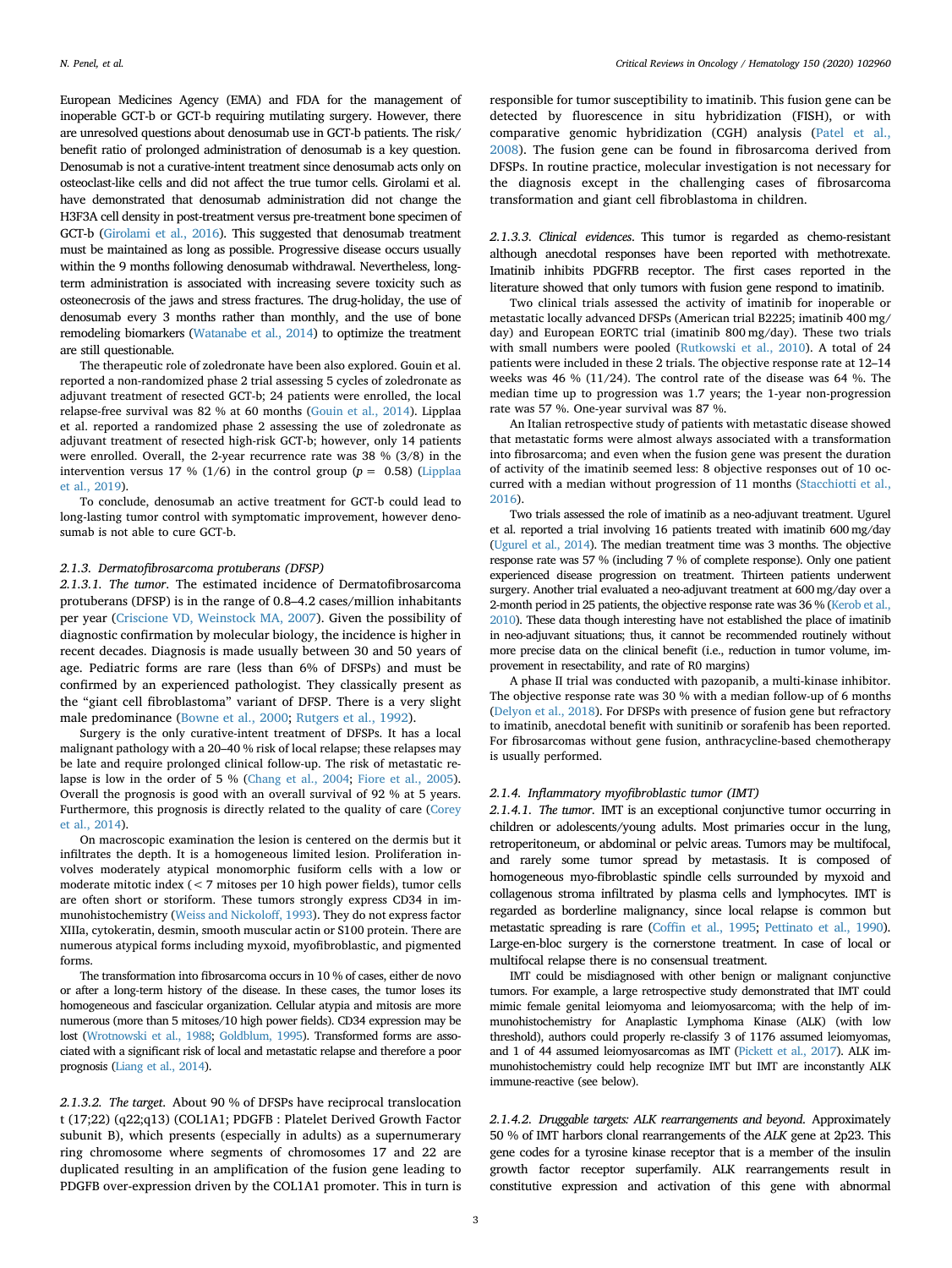phosphorylation of cellular substrates. There were different reported rearrangements.

Mariño-Enríquez et al. described a sub-type of IMT characterized by both constant ALK rearrangement and aggressiveness. They described 11 cases of epithelioid inflammatory myo-fibroblastic sarcomas (EIMS) that were all immunoreactive for ALK. The tumors exhibits an epithelioid or round cell morphology. ALK fusion proteins in EIMS were detected in the nuclear membrane (or in the cytoplasm with peri-nuclear accentuation) with Ran binding protein 2 (RANBP2). EIMS associated with this fusion gene often follows an aggressive clinical behavior [\(Mariño-Enríquez et al., 2011\)](#page-7-35).

Lovely et al. conducted a comprehensive analysis of 33 cases of IMT (immuno-histochemistry, NGS-based genomic profiling and when possible RNA-sequencing) [\(Lovly et al., 2014](#page-7-36)). Using immunohistochemistry (ALK01 antibody from Ventana), they found 11 ALK-negative IMT (33 %) and 22 ALK-positive IMT (67 %). Among the 11 ALK-negative IMT, 2 of them displayed *ALK* rearrangements (*EML4-ALK* and *TPM3-ALK*); furthermore 4 display actionable rearrangements: 4 cases with *ROS1* fusions and 2 cases with *PDGFRβ* fusion. Among the 22 ALK-positive IMT, 20 cases harbored *ALK* rearrangements, including *CLTC-ALK* (7 cases), *TPM3-ALK* (3 cases), *FN1-ALK* (2 cases) and *TPM4- ALK* (2 cases).

In a case series of 62 IMT, Antonescu et al. reported a comprehensive analysis which used immunohistochemistry with similar antibody, FISH, RNA sequencing and confirmatory reverse transcription polymerase chain reaction [\(Antonescu et al., 2015](#page-7-37)). There were 35 cases (56 %) with *ALK* rearrangement; immunoreactivity for ALK was inconstant (32/62, 52 %). There were also cases with *ROS1* rearrangement and one case with RET rearrangement. Overall, actionable rearrangements were found in 42/62 (68 %). The vast majority of IMT occurring in children harbored rearrangements [\(Antonescu et al., 2015\)](#page-7-37). Most pulmonary IMT harbored actionable rearrangement (15/18, 83 %). On the contrary, IMT without actionable rearrangement were found mainly in patients aged ≥20 years (18/20, 90 %).

To conclude, extensive gene fusion analysis is required in to confirm IMT, especially in children patients.

*2.1.4.3. Clinical evidences*. Since the initial case-report, there are numerous case-reports demonstrating the activity ([Butrynski et al., 2010](#page-7-38)), long-term activity and repeated activity of crizotinib in ALK-positive IMT [\(Gaudichon](#page-7-39) [et al., 2016](#page-7-39); [Alan et al., 2019;](#page-7-40) [Xu et al., 2019](#page-7-41); [Michels et al., 2017](#page-7-42); [Yuan](#page-7-43) [et al., 2017](#page-7-43); [Honda et al., 2019](#page-7-44)). There were two successive nonrandomized phase II trials assessing activity/safety of crizotinib. In the first trial, complete response rate was observed in 5 of 14 (36 %) pediatric patients with ALK-positive IMT [\(Mossé et al., 2017](#page-7-45)). The rate of overall objective response was 12/14 (86 %). The median duration of treatment was 1.6 years. In the second phase II trial conducted by EORTC [\(Schoffski](#page-7-46) [et al., 2018](#page-7-46)), 20 IMT patients were enrolled, including 19 assessable for the primary endpoint (objective response rate). ALK positivity was analyzed by both immunohistochemistry and FISH. Out of 12 patients with ALK-positive IMT, 6 experienced objective response (50 %). Out of 7 patients with ALKnegative IMT, 1 experienced objective response (14 %) [\(Schoffski et al.,](#page-7-46) [2018\)](#page-7-46).

Drug-holiday and re-challenge at progression had been described [\(Alan](#page-7-40) [et al., 2019\)](#page-7-40). Occurrence of ALK point mutation has also been described at progression [\(Xu et al., 2019;](#page-7-41) [Michels et al., 2017](#page-7-42)). Case-reports with favorable outcome with new generation of ALK inhibitor such as ceritinib or alectinib have been published [\(Michels et al., 2017](#page-7-42)), including in patients with leptomeningeal progression during crizotinib treatment [\(Yuan et al.,](#page-7-43) [2017](#page-7-43); [Honda et al., 2019\)](#page-7-44).

## *2.1.5. Malignant PEComa and mTOR inbibitors*

*2.1.5.1. The tumor*. The PEComa-family gathered heterogeneous clinico-pathological entities characterized by the presence of "perivascular epithelioid cells", including PEComas, angiomyolipoma (AML), clear-cell "sugar" tumor of the lung and extrapulmonary sites, lymphangioleiomyomatosis, and clear-cell myo-melanocytic tumor of the falciform ligament. PEComas are rare tumors arising in the gastrointestinal tract, retroperitoneum, uterus, or soft tissues. PEComa is a mesenchymal tumor composed of distinctive perivascular epithelioid cells (PEC). PECs are epithelioid cells with clear granular eosinophilic cytoplasm. PEC express myogenic and melanocytic markers, such as HMB45, HMSA-1, MelanA/Mart1, micro-ophtalmia transcription factor (Mitf), actin and, less commonly, desmin ([Martignoni et al., 2008](#page-7-47)).

Most PEComas are benign tumors, however there are exceptional malignant PEComas with very aggressive course leading to death. Factors associated with malignancy are tumor size  $>$  5 cm, infiltrative growth pattern, high nuclear grade, necrosis and mitotic activity > 1/50 HPF ([Folpe et al.,](#page-7-48) [2005](#page-7-48)).

*2.1.5.2. The druggable pathway*. PEComa-family tumors usually occur sporadically, but some are related to tuberous sclerosis complex (TSC), a disorder caused by mutation of *TSC1* or *TSC2*. Both genes negatively regulate mammalian target of rapamycin complex 1 (mTORC1) ([Kenerson](#page-7-49) [et al., 2007\)](#page-7-49). Kernerson et al. reported overexpression of phosphor-p70S6K and decrease expression of phospho-AKT in 14 out of 15 extrarenal PECOMAs, suggesting that the loss of *TSC1* or *TSC2* function led to unregulated activation of Rheb/mTOR/p70S6K cascade ([Kenerson et al.,](#page-7-49) [2007\)](#page-7-49). Pan et al. also described overexpression of phosphor-p70S6K and decrease in phosphor-AKT expression in 11 out of 12 PEComas. Furthermore, 7 of these PEComas had loss of heterozygosity of the *TSC2* region, and one additionally showed loss of heterozygosity of *TSC1* [\(Pan](#page-7-50) [et al., 2008](#page-7-50)). A subset of PEComas showed TFE3 rearrangement with translocation (X,1)(p11; p34) leading to the fusion gene SFPQ-TFE3 [\(Tanaka et al., 2009](#page-7-51)) resulting in TTFE3 immunohistochemical labeling [\(Argani et al., 2010](#page-7-52)). It would seem that this molecular variant does not harbor TSC mutations [\(Malinowska et al., 2012](#page-7-53)).

*2.1.5.3. The evidence*. mTOR inhibitors are an appealing treatment of PEComas. In a phase 2 trial, sirolimus showed signs of activity with improvement of respiratory functional tests in patients suffering from lymphangioleiomyomatosis [\(McCormack et al., 2011\)](#page-8-0). A large randomized phase 3 trial demonstrated that everolimus provided objective response in patients with angiomyolipoma associated with tuberous sclerosis complex or lymphangioleiomyomatosis [\(Bissler et al.,](#page-8-1) [2013\)](#page-8-1).

By analogy, mTOR inhibitors have been administered in patients with malignant PEComas. Wagner et al. reported 3 objective responses out in 3 PEComa patients treated with sirolimus [\(Wagner et al., 2010](#page-8-2)). Benson et al. reported the Royal Marsden experience with 10 patients treated with mTOR inhibitors; they observed 5 partial responses, 1 stable disease and 1 progressive disease among the 7 patients assessable according to RECIST ([Wagner et al., 2019\)](#page-8-3). More recently a non-randomized phase II trial assessing the activity of nab-sirolimus in malignant PEComa have been reported (NCT02494570; [\(Wagner et al., 2019](#page-8-3))). Among the 34 enrolled patients, 31 were evaluable for response. The objective response rate was 42 %. There were 35 % stable disease and 23 % disease progression. The 6-month progression-free survival (PFS) was 66 % and the median PFS was 9 months. Objective responses were mainly seen in cases harboring T*SC2* mutations [\(Wagner et al., 2019](#page-8-3)).

To conclude, in retrospective studies, mTOR inhibitors provide transient objective response and stable disease in advanced malignant PEComas; new formulations such as nab-sirolimus required further clinical explorations.

## *2.1.6. Epithelioid sarcoma*

*2.1.6.1. The tumor*. Epithelioid sarcoma (ES) constitute about 1% of all soft tissue sarcoma. ES is mainly diagnosed in young adults and usually arise in the extremities. Classical ES present as subcutaneous or deep dermal mass with central necrosis in the distal extremities. The proximal variant (with larger cells, prominent nucleoli, and rhabdoid changes) is more aggressive. Surgery and radiotherapy are cornerstone of treatment. Microscopically, ES is usually multinodular with a central necrosis surrounded by bland polygonal cells with eosinophilic cytoplasm and peripheral spindling. The classic-type ES has cells with only mild atypia. They regularly express vimentin, cytokeratins, epithelial membrane antigen, and CD34 (60–70 %), whereas staining is usually negative with S100, desmin, and FLI-1 [\(Spillane](#page-8-4) [et al., 2000](#page-8-4); [Noujaim et al., 2015](#page-8-5)).

Overall ES is regarded as an aggressive disease with high risk of local and metastatic relapses (in lung, bone, lymph nodes or brain). The 10-year overall survival is about 40 %; the risk of metastatic relapse is about 40 %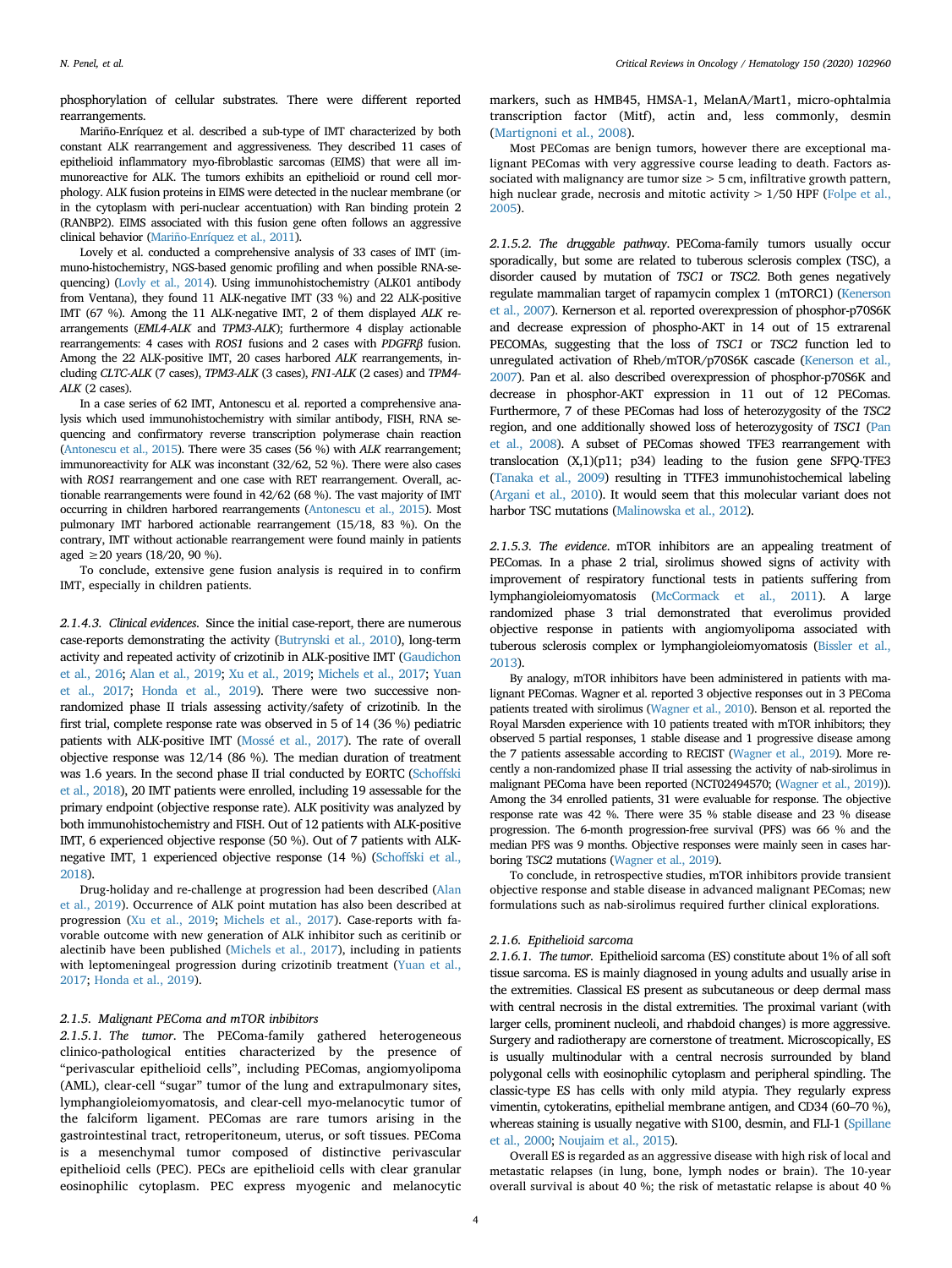[\(Spillane et al., 2000\)](#page-8-4). At metastatic stage, doxorubicin-based chemotherapy provides an objective response rate of 22 % and stable disease in 56 % of patients [\(Touati et al., 2018](#page-8-6)).

*2.1.6.2. The druggable pathway*. ES are characterized by the frequent loss of expression of SMARCB1; 85–90% of cases of immunoreactive for SMARCB1 [\(Sullivan et al., 2013\)](#page-8-7). Papp et al. identified different mechanisms to explain the loss of expression of SMARCB1: 13 % of cases had biallelic deletions, 33 % showed single-allelic deletion, and 4% had point mutations ([Papp et al.,](#page-8-8) [2013\)](#page-8-8). Inactivation of SMARCB1 led to aberrant histone methylation, oncogenic transformation, and a proliferative dependency on enhancer of zeste homolog 2 (EZH2) activity [\(Brenca et al., 2013](#page-8-9)).

*2.1.6.3. The clinical evidences*. Tazemetostat is a selective inhibitor of EZH2. In the dose-escalating phase I trial, one patient with ES experienced objective response [\(Italiano et al., 2018\)](#page-8-10). Stachiotti et al. recently partly reported a non-randomized phase 2 trial assessing the activity of tazemetostat in 62 INI-negative ES patients (NCT02601950). There were 9/62 (15 %) with objective response (i.e., long-lasting objective response [7–103 weeks]). The median overall survival was about 20 months ([Stachiotti et al., 2019\)](#page-8-11).

# *2.2. Target NTRK in sarcoma patients*

Recent outstanding clinical results have stressed the importance of identifying some fusion genes. For example, the tropomyosin-receptor kinases (TRK) include neurotrophic tyrosine receptor kinase 1, 2 and 3 (NTRK<sub>1-3</sub>) that are activated by different ligands including: nerve growth factor, brain-derived growth factor and neurotrophin 3 or 4 [\(Kheder and Hong, 2018\)](#page-8-12). Recently, Drilon et al. reported a basket phase 2 trial assessing the activity and safety of larotrectinib in NTRK-fusion positive cancers. Overall 55 patients were enrolled, the best response rate was 75 % objective response, including 13 % complete response; median progression-free and overall survivals were not reached at the time of this publication. Among the 55 enrolled patients, 11 suffered from soft tissue sarcomas, including myopericytoma ( $n = 2$ ), malignant peripheral nerve sheath tumor ( $n = 2$ ), spindle cell sarcoma ( $n = 3$ ), infantile myofibromatosis  $(n = 1)$ , inflammatory myofibroblastic tumor of kidney  $(n = 1)$ , and sarcomas not otherwise specified ( $n = 2$ ). Best responses are given for 10 cases, including 1 disease progression and 9 partial responses [\(Drilon et al., 2018](#page-8-13)). Other ongoing clinical trials with NTRK inhibitors include: entrectenib (NCT03375437), BAY 2,731,954/LOXO-195 (NCT03206931), and repotrectinib (NCT04094610, NCT03093116). However, less than 2 % of sarcoma display NTRK1−3 fusion, the key-question is how to better identify the subtypes of sarcomas with high rate of NTRK1−3 fusion. Immuno-reactivity to TRK could be used as first-step screening tool [\(Suurmeijer et al., 2019](#page-8-14)) although, the most appropriate antibodies and interpretation modalities are yet to be determined and validated.

## *2.3. Disappointing targets associated with some histological subtypes*

## *2.3.1. Well-differentiated and dedifferentiated liposarcoma*

*2.3.1.1. The tumor*. Liposarcoma is the most common group of soft tissue sarcoma. Among the different subtypes of liposarcomas, well-differentiated liposarcomas (WDLPS, also called atypical lipomatous tumor) and dedifferentiated liposarcomas (DDLPS) represent the most frequent histological subtype (about 10 cases per million of inhabitants). DDLPS arise usually in WDLPS; The dedifferentiated component is usually aggressive, rapidly growing with metastatic spreading potential. The main primaries occur in the limbs, girdles, external and internal trunk (especially retroperitoneum). Surgery and/ radiotherapy with the goal of R0 resection is the recommended treatment of localized WD/DDLPS ([Cassier et al.,](#page-8-15) [2014\)](#page-8-15). The risk of metastatic dissemination is null in the case of WDLPS of the extremity. For all WD/DDLPS, the risk of local relapse depends of resection quality. Because achieving large en-bloc resection is more challenging in case of retroperitoneal WD/DDLP, the risk of local relapse is notably high (40–60 %) for this specific primary site [\(Toulmonde et al.,](#page-8-16) [2014\)](#page-8-16). At advanced or metastatic stage, the classical treatment is doxorubicin-based chemotherapy, with a PFS of about 4 months and objective response rate of 12 % [\(Italiano et al., 2012\)](#page-8-17).

Most WD/DDLPS display supernumerary rings and giant chromosomes, that usually contain amplifications of 12q13−15 [\(Conyers et al., 2011\)](#page-8-18). This amplified region contains oncogene cyclin-dependent kinase 4 (CDK4) and murine double minute-2 (MDM2; also called human double minute-2 [HDM2]) [\(Crago](#page-8-19) [and Singer, 2011](#page-8-19); [Tap et al., 2011;](#page-8-20) [Singer et al., 2007](#page-8-21)). Alteration of CDKN2A/ CDKN2B/CK4/CCND1 pathway is pivotal in WD/DDLPS oncogenesis. Cell cycle is uncontrolled because of mainly CDK4 amplification or because of other alteration of the CDKN2A/CDKN2B/CK4/CCND1 pathway [\(Louis-Brennetot et al.,](#page-8-22) [2011\)](#page-8-22). In vivo, inhibition of CK4 induces growth arrest of WD/DDLPS cells [\(Fry](#page-8-23) [et al., 2004\)](#page-8-23). Furthermore, MDM2 overexpression blocks apoptosis by inhibiting p53/p21 pro-apoptotic activities [\(Manfredi, 2010](#page-8-24)).

*2.3.1.2. WD/DDLPS and CDK4/6 inhibitors*. Luke et al. reported a doseescalating phase I trial assessing combination of doxorubicin and flavopiridol in sarcoma patients. Flavopiridol is a pan-CDK inhibitor. Out of 15 patients with WD/DDLPS enrolled in this trial, 12 were assessable according to RECIST. Out of these 12 patients, 7 experienced stable disease lasting at least 3 months. One patient received doxorubicin until maximal allowable cumulative dose and then received flavopiridol alone. The stable disease was maintained 83 weeks. The patient withdrew consent for further treatment, and 34 weeks later, there was disease progression; the patient then received flavopiridol alone again with a stable disease lasting 16 weeks [\(Lukes et al., 2012\)](#page-8-25). Dickson et al. reported a phase 2 trial assessing palbociclib in WD/DDLPS (NCT01209598.). Sixty patients were enrolled (78 % of patients with DDLPS, 97 % of patients with intra-abdominal or retroperitoneal liposarcoma). The median PFS was 4.5 months. The PFS at 12 weeks was 57 %. There was one objective response according to RECIST: 1 complete response lasting over 2 years [\(Dickson et al., 2016\)](#page-8-26). Other phase 2 trial assessing ribociclib (NCT03096912) or abemaciclib (NCT02846987) are ongoing. Dickson et al. partly reported the phase 2 trial assessing the activity of abemaciclib in DDLPS patients: 1 objective response was reported out of 29 assessable patients; the median PFS was 30 weeks; and the PFS at 3 months was 76 % [\(Dickson et al., 2019](#page-8-27)). To conclude, there are some preliminary evidence that CDK4 inhibitors provide rare objective response but clinically significant growth slowdown in DDLPS patients.

*2.3.1.3. WD/DDLPS and MDM2 inhibitors*. Several MDM2 inhibitors have been assessed in early-phase clinical trials in WD/DDLPS patients. Wagner et al. have reported a dose-escalating phase I trial assessing the activity of MK-8242, an inhibitor of MDM2 (NCT01463696). Overall, 9 patients with well differentiated and 17 patients with dedifferentiated liposarcomas were enrolled. In WD/DDLPS population, the objective response rate was 11 % and the median PFS was 7.8 months (without documentation of disease progression at study entry). The median PFS was 5 months in dedifferentiated liposarcomas and this was not reached in well differentiated liposarcoma [\(Wagner et al., 2017\)](#page-8-28). De Jonge et al. reported another dose-escalating phase I trial assessing another MDM2 inhibitor (SAR405838) in patients with solid tumor and wild-type TP53 (NCT01636479). In WD/DDPLS, the best objective response was stable disease in 56 % of cases; the PFS at 3 months was 32 % ([De et al., 2017\)](#page-8-29). Bauer et al. partly reported a dose-escalating phase I of DS-3032b in patients with advanced tumors (NCT01877382); objective responses have been seen [\(Bauer et al., 2018\)](#page-8-30). Ray-Coquard reported a proof-of-concept trial assessing the pharmacodynamic changes after exposure to RG7112, a MDM2 inhibitor (EudraCT 2009−05522-10). Enrolled patients had WD/DDLPS and received RG7112 as neoadjuvant treatment for 3 months after pretreatment biopsy. The best response before surgery was disease progression (5 patients, 20 %), stable disease (14, 75 %) and partial response (1, 5%). Treatment with RG7112 was associated with increase in p53 concentration (more than 4 times compared to baseline), increase in p21 concentration (more than 3 times compared to baseline) and MDM2 mRNA expression (more than 3 times compared to baseline). There was also a decrease in Ki-67 positive cells (minus 5%). This trial suggested that RG7112 stimulated the p53 pathway. Severe hematological toxicities had been reported in 7 patients (35 %). The relative high rate of disease progression in a short-time frame is disappointing [\(Ray-Coquard et al., 2012\)](#page-8-31). Lastly, a phase I trial assessing the combination of CDK4 inhibitor (ribociclib) and MDM2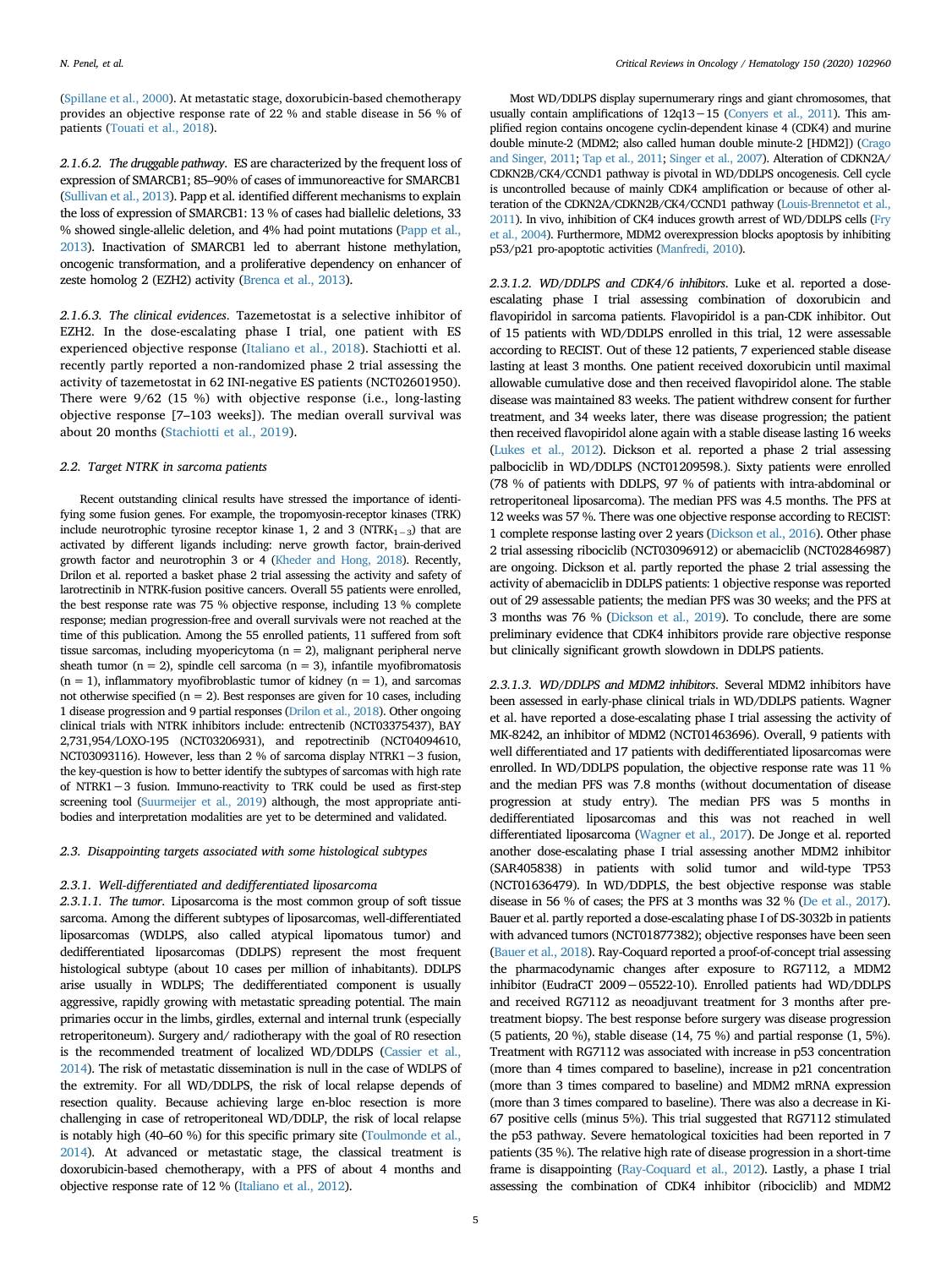<span id="page-5-0"></span>

| $(2017)$ and Yuan et al. $(2017)$<br>Rutkowski et al. (2010)<br>Stacchiotti et al. (2016)<br>Protsenko et al. (2015)<br>Stachiotti et al. (2019)<br>Schöffski et al. (2018)<br>Schoffski et al. (2018)<br>Gounder et al. (2016)<br>Gounder et al. (2017)<br>Dickson et al. (2019)<br>Thomas et al. (2010)<br>Wagner et al. (2010)<br>Wagner et al. (2019)<br>Pannier et al. (2019)<br>Wagner et al. (2017)<br>Chawla et al. (2019)<br>Lipplaa et al. (2019)<br>Benson et al. (2014)<br>Hyman et al. (2015)<br>Delyon et al. (2018)<br>Cassier et al. (2012)<br>Cassier et al. (2015)<br>Gouin et al., (2014)<br>Ugurel et al. (2014)<br>Razak et al., (2018)<br>Drilon et al. (2018)<br>Mossé et al. (2017)<br>Kerob et al. (2010)<br>Bauer et al. (2018)<br>lukes et al. (2012)<br>Jeda et al. (2015)<br>Blay et al. (2008)<br>Tap et al. (2015)<br>Tap et al. (2018)<br>Ebb et al. (2012)<br>De et al. (2017)<br>Ref<br>median 20m.<br>59% (30m.)<br>87%(1y.)<br>8O<br>median 4.5m.<br>median 1.3m.<br>median 7.8m<br>median 11m.<br>median 30w.<br>32% (30m.)<br>median 9m.<br>median NR<br>median NR<br>93%(12w.)<br>32% (3m.)<br>82% (5y.)<br>62% (2y.)<br>57%(1y.)<br>80%(1y.)<br>PFS/DFS<br>406/510<br>Clinical<br>benefit<br>30/35<br>14/17<br>16/22<br>6/9<br>$\overline{1}/1$<br>$\overline{1}/1$<br>$\sum$<br>145/510<br>14/20<br>30/52<br>46/51<br>36/74<br>20/27<br>22/27<br>11/31<br>3/29<br>7/23<br>2/17<br>1/10<br>5/14<br>7/12<br>4/24<br>56%<br>$\frac{6}{2}$<br>0/2<br>G<br>362/510<br>15/17<br>24/28<br>12/23<br>12/14<br>24/61<br>11/24<br>13/31<br>8/10<br>8/14<br>9/25<br>7/23<br>7/19<br>9/62<br>6/51<br>01/6<br>0/12<br>1/57<br>1/29<br>3/74<br>0/52<br>$\frac{0}{2}$<br>1/20<br>5/27<br>3/27<br><b>ORR</b><br>$\overline{C}$<br>$\overline{1}$<br>2/2<br>2/2<br>6/6<br>3/3<br>4/6<br>$\mathop{\supseteq}\limits_{}^{}$<br>$\overline{z}$<br>96 (34HER2+)<br>120 (61 pex)<br>(9WD, 17DD)<br>1UK)<br>532<br>37<br>S6<br>$_{29}$<br>23<br>$\overline{17}$<br>24<br>$\overline{1}$<br>$10$<br>29<br>$\infty$<br><b>ទ ន ដ</b><br>$^{24}$<br>$\overline{a}$<br>25<br>$\frac{23}{6}$<br>34<br>$\overline{15}$<br>$\boldsymbol{50}$<br>52<br>ដ ន<br>$\approx 8$<br>Ξ<br>22<br>$\sim$<br>z<br>Type of study<br>retrospective<br>retrospective<br>$\begin{array}{lll} \text{case-report} \\ \text{retrospective} \end{array}$<br>retrospective<br>case-reports<br>case-reports<br>case-reports<br>case reports<br>case-reports<br>case report<br>$_{\rm phase~II}$ $_{\rm phase~II}$<br>phase Ib<br>$_{\rm phase~II}$<br>phase II<br>$phase\ II$<br>$_{\rm phase~II}$<br>$\,$ phase $\,$ II<br>$\,$ phase $\,$ II<br>$\,$ phase $\,$ II<br>$phase\ II$<br>$\,$ phase $\,$ II<br>$\,$ phase $\,$ II<br>phase II<br>phase II<br>$_{\rm phase\ II}$<br>$\,$ phase II<br>$\,$ phase $\,$ II<br>${\tt phase\ II}$<br>$_{\rm phase\;I}$<br>$_{\rm phase~I}^{\rm phase~II}$<br>$_{\rm phase\ I}$<br>phase I<br>${\tt phase\ I}$<br>${\tt phase\ I}$<br>phase I<br>targeted therapy<br>trastuzumab +<br>Chemotherapy<br>emactuzumab<br>ribociclib and<br>nab-sirolimus<br>temsirolimus<br>tazemetostat<br>vemurafenib<br>larotrectinib<br>pexidartinib<br>zoledronate<br>abemaciclib<br><b>SAR405838</b><br>flavopiridol<br>denosumab<br>palbociclib<br>pazopanib<br>Molecular<br>crizotinib<br>DS-3032b<br>crizotinib<br>MK-8242<br>sirolimus<br>selinexor<br>nilotinib<br>HDM201<br>alectinib<br>imatinib<br>imatinib<br>ceritinib<br>RG7112<br>RANK/RANKL<br>Druggable<br>ALK/MET<br>alteration<br>CDK4/6-<br>CDK4/6<br>$CSH-R$<br>PDGFB<br>MDM <sub>2</sub><br>MDM <sub>2</sub><br>mTOR<br><b>NTRK</b><br>HER <sub>2</sub><br>XPO1<br><b>BRAF</b><br>EZH <sub>2</sub><br><b>ALK</b><br>dedifferentiated liposarcoma<br>Diffuse-type tenosynovial giant-<br>Inflammatory myofibroblastic<br>Giant cell tumor of bone<br>Well-differentiated and<br>Dermatofibro-sarcoma<br>Rhabdomyosarcoma<br>Epithelioid sarcoma<br>Soft tissue sarcoma<br>Histological subtype<br>Clear cell sarcoma<br>protuberans<br>cell tumors<br>Osteosarcoma<br>tumor<br>Sarcoma<br>PEComa | "Druggable" alterations by histological subtypes of sarcoma and connective tissue intermediate malignancies : synthesis of the available data. |  |  |  |  |                                                         |
|--------------------------------------------------------------------------------------------------------------------------------------------------------------------------------------------------------------------------------------------------------------------------------------------------------------------------------------------------------------------------------------------------------------------------------------------------------------------------------------------------------------------------------------------------------------------------------------------------------------------------------------------------------------------------------------------------------------------------------------------------------------------------------------------------------------------------------------------------------------------------------------------------------------------------------------------------------------------------------------------------------------------------------------------------------------------------------------------------------------------------------------------------------------------------------------------------------------------------------------------------------------------------------------------------------------------------------------------------------------------------------------------------------------------------------------------------------------------------------------------------------------------------------------------------------------------------------------------------------------------------------------------------------------------------------------------------------------------------------------------------------------------------------------------------------------------------------------------------------------------------------------------------------------------------------------------------------------------------------------------------------------------------------------------------------------------------------------------------------------------------------------------------------------------------------------------------------------------------------------------------------------------------------------------------------------------------------------------------------------------------------------------------------------------------------------------------------------------------------------------------------------------------------------------------------------------------------------------------------------------------------------------------------------------------------------------------------------------------------------------------------------------------------------------------------------------------------------------------------------------------------------------------------------------------------------------------------------------------------------------------------------------------------------------------------------------------------------------------------------------------------------------------------------------------------------------------------------------------------------------------------------------------------------------------------------------------------------------------------------------------------------------------------------------------------------------------------------------------------------------------------------------------------------------------------------------------------------------------------------------------------------------------------------------------------------------------------------------------------------------------------------------------------------------------------------------------------------------------------------------------------------------------------------------------------------------------------------------------------------------------------------------------------------------------------------------------------|------------------------------------------------------------------------------------------------------------------------------------------------|--|--|--|--|---------------------------------------------------------|
|                                                                                                                                                                                                                                                                                                                                                                                                                                                                                                                                                                                                                                                                                                                                                                                                                                                                                                                                                                                                                                                                                                                                                                                                                                                                                                                                                                                                                                                                                                                                                                                                                                                                                                                                                                                                                                                                                                                                                                                                                                                                                                                                                                                                                                                                                                                                                                                                                                                                                                                                                                                                                                                                                                                                                                                                                                                                                                                                                                                                                                                                                                                                                                                                                                                                                                                                                                                                                                                                                                                                                                                                                                                                                                                                                                                                                                                                                                                                                                                                                                                                                |                                                                                                                                                |  |  |  |  |                                                         |
|                                                                                                                                                                                                                                                                                                                                                                                                                                                                                                                                                                                                                                                                                                                                                                                                                                                                                                                                                                                                                                                                                                                                                                                                                                                                                                                                                                                                                                                                                                                                                                                                                                                                                                                                                                                                                                                                                                                                                                                                                                                                                                                                                                                                                                                                                                                                                                                                                                                                                                                                                                                                                                                                                                                                                                                                                                                                                                                                                                                                                                                                                                                                                                                                                                                                                                                                                                                                                                                                                                                                                                                                                                                                                                                                                                                                                                                                                                                                                                                                                                                                                |                                                                                                                                                |  |  |  |  |                                                         |
|                                                                                                                                                                                                                                                                                                                                                                                                                                                                                                                                                                                                                                                                                                                                                                                                                                                                                                                                                                                                                                                                                                                                                                                                                                                                                                                                                                                                                                                                                                                                                                                                                                                                                                                                                                                                                                                                                                                                                                                                                                                                                                                                                                                                                                                                                                                                                                                                                                                                                                                                                                                                                                                                                                                                                                                                                                                                                                                                                                                                                                                                                                                                                                                                                                                                                                                                                                                                                                                                                                                                                                                                                                                                                                                                                                                                                                                                                                                                                                                                                                                                                |                                                                                                                                                |  |  |  |  |                                                         |
|                                                                                                                                                                                                                                                                                                                                                                                                                                                                                                                                                                                                                                                                                                                                                                                                                                                                                                                                                                                                                                                                                                                                                                                                                                                                                                                                                                                                                                                                                                                                                                                                                                                                                                                                                                                                                                                                                                                                                                                                                                                                                                                                                                                                                                                                                                                                                                                                                                                                                                                                                                                                                                                                                                                                                                                                                                                                                                                                                                                                                                                                                                                                                                                                                                                                                                                                                                                                                                                                                                                                                                                                                                                                                                                                                                                                                                                                                                                                                                                                                                                                                |                                                                                                                                                |  |  |  |  | Gelderblom et al. (2018)                                |
|                                                                                                                                                                                                                                                                                                                                                                                                                                                                                                                                                                                                                                                                                                                                                                                                                                                                                                                                                                                                                                                                                                                                                                                                                                                                                                                                                                                                                                                                                                                                                                                                                                                                                                                                                                                                                                                                                                                                                                                                                                                                                                                                                                                                                                                                                                                                                                                                                                                                                                                                                                                                                                                                                                                                                                                                                                                                                                                                                                                                                                                                                                                                                                                                                                                                                                                                                                                                                                                                                                                                                                                                                                                                                                                                                                                                                                                                                                                                                                                                                                                                                |                                                                                                                                                |  |  |  |  |                                                         |
|                                                                                                                                                                                                                                                                                                                                                                                                                                                                                                                                                                                                                                                                                                                                                                                                                                                                                                                                                                                                                                                                                                                                                                                                                                                                                                                                                                                                                                                                                                                                                                                                                                                                                                                                                                                                                                                                                                                                                                                                                                                                                                                                                                                                                                                                                                                                                                                                                                                                                                                                                                                                                                                                                                                                                                                                                                                                                                                                                                                                                                                                                                                                                                                                                                                                                                                                                                                                                                                                                                                                                                                                                                                                                                                                                                                                                                                                                                                                                                                                                                                                                |                                                                                                                                                |  |  |  |  |                                                         |
|                                                                                                                                                                                                                                                                                                                                                                                                                                                                                                                                                                                                                                                                                                                                                                                                                                                                                                                                                                                                                                                                                                                                                                                                                                                                                                                                                                                                                                                                                                                                                                                                                                                                                                                                                                                                                                                                                                                                                                                                                                                                                                                                                                                                                                                                                                                                                                                                                                                                                                                                                                                                                                                                                                                                                                                                                                                                                                                                                                                                                                                                                                                                                                                                                                                                                                                                                                                                                                                                                                                                                                                                                                                                                                                                                                                                                                                                                                                                                                                                                                                                                |                                                                                                                                                |  |  |  |  |                                                         |
|                                                                                                                                                                                                                                                                                                                                                                                                                                                                                                                                                                                                                                                                                                                                                                                                                                                                                                                                                                                                                                                                                                                                                                                                                                                                                                                                                                                                                                                                                                                                                                                                                                                                                                                                                                                                                                                                                                                                                                                                                                                                                                                                                                                                                                                                                                                                                                                                                                                                                                                                                                                                                                                                                                                                                                                                                                                                                                                                                                                                                                                                                                                                                                                                                                                                                                                                                                                                                                                                                                                                                                                                                                                                                                                                                                                                                                                                                                                                                                                                                                                                                |                                                                                                                                                |  |  |  |  |                                                         |
|                                                                                                                                                                                                                                                                                                                                                                                                                                                                                                                                                                                                                                                                                                                                                                                                                                                                                                                                                                                                                                                                                                                                                                                                                                                                                                                                                                                                                                                                                                                                                                                                                                                                                                                                                                                                                                                                                                                                                                                                                                                                                                                                                                                                                                                                                                                                                                                                                                                                                                                                                                                                                                                                                                                                                                                                                                                                                                                                                                                                                                                                                                                                                                                                                                                                                                                                                                                                                                                                                                                                                                                                                                                                                                                                                                                                                                                                                                                                                                                                                                                                                |                                                                                                                                                |  |  |  |  |                                                         |
|                                                                                                                                                                                                                                                                                                                                                                                                                                                                                                                                                                                                                                                                                                                                                                                                                                                                                                                                                                                                                                                                                                                                                                                                                                                                                                                                                                                                                                                                                                                                                                                                                                                                                                                                                                                                                                                                                                                                                                                                                                                                                                                                                                                                                                                                                                                                                                                                                                                                                                                                                                                                                                                                                                                                                                                                                                                                                                                                                                                                                                                                                                                                                                                                                                                                                                                                                                                                                                                                                                                                                                                                                                                                                                                                                                                                                                                                                                                                                                                                                                                                                |                                                                                                                                                |  |  |  |  |                                                         |
|                                                                                                                                                                                                                                                                                                                                                                                                                                                                                                                                                                                                                                                                                                                                                                                                                                                                                                                                                                                                                                                                                                                                                                                                                                                                                                                                                                                                                                                                                                                                                                                                                                                                                                                                                                                                                                                                                                                                                                                                                                                                                                                                                                                                                                                                                                                                                                                                                                                                                                                                                                                                                                                                                                                                                                                                                                                                                                                                                                                                                                                                                                                                                                                                                                                                                                                                                                                                                                                                                                                                                                                                                                                                                                                                                                                                                                                                                                                                                                                                                                                                                |                                                                                                                                                |  |  |  |  |                                                         |
|                                                                                                                                                                                                                                                                                                                                                                                                                                                                                                                                                                                                                                                                                                                                                                                                                                                                                                                                                                                                                                                                                                                                                                                                                                                                                                                                                                                                                                                                                                                                                                                                                                                                                                                                                                                                                                                                                                                                                                                                                                                                                                                                                                                                                                                                                                                                                                                                                                                                                                                                                                                                                                                                                                                                                                                                                                                                                                                                                                                                                                                                                                                                                                                                                                                                                                                                                                                                                                                                                                                                                                                                                                                                                                                                                                                                                                                                                                                                                                                                                                                                                |                                                                                                                                                |  |  |  |  |                                                         |
|                                                                                                                                                                                                                                                                                                                                                                                                                                                                                                                                                                                                                                                                                                                                                                                                                                                                                                                                                                                                                                                                                                                                                                                                                                                                                                                                                                                                                                                                                                                                                                                                                                                                                                                                                                                                                                                                                                                                                                                                                                                                                                                                                                                                                                                                                                                                                                                                                                                                                                                                                                                                                                                                                                                                                                                                                                                                                                                                                                                                                                                                                                                                                                                                                                                                                                                                                                                                                                                                                                                                                                                                                                                                                                                                                                                                                                                                                                                                                                                                                                                                                |                                                                                                                                                |  |  |  |  |                                                         |
|                                                                                                                                                                                                                                                                                                                                                                                                                                                                                                                                                                                                                                                                                                                                                                                                                                                                                                                                                                                                                                                                                                                                                                                                                                                                                                                                                                                                                                                                                                                                                                                                                                                                                                                                                                                                                                                                                                                                                                                                                                                                                                                                                                                                                                                                                                                                                                                                                                                                                                                                                                                                                                                                                                                                                                                                                                                                                                                                                                                                                                                                                                                                                                                                                                                                                                                                                                                                                                                                                                                                                                                                                                                                                                                                                                                                                                                                                                                                                                                                                                                                                |                                                                                                                                                |  |  |  |  |                                                         |
|                                                                                                                                                                                                                                                                                                                                                                                                                                                                                                                                                                                                                                                                                                                                                                                                                                                                                                                                                                                                                                                                                                                                                                                                                                                                                                                                                                                                                                                                                                                                                                                                                                                                                                                                                                                                                                                                                                                                                                                                                                                                                                                                                                                                                                                                                                                                                                                                                                                                                                                                                                                                                                                                                                                                                                                                                                                                                                                                                                                                                                                                                                                                                                                                                                                                                                                                                                                                                                                                                                                                                                                                                                                                                                                                                                                                                                                                                                                                                                                                                                                                                |                                                                                                                                                |  |  |  |  |                                                         |
|                                                                                                                                                                                                                                                                                                                                                                                                                                                                                                                                                                                                                                                                                                                                                                                                                                                                                                                                                                                                                                                                                                                                                                                                                                                                                                                                                                                                                                                                                                                                                                                                                                                                                                                                                                                                                                                                                                                                                                                                                                                                                                                                                                                                                                                                                                                                                                                                                                                                                                                                                                                                                                                                                                                                                                                                                                                                                                                                                                                                                                                                                                                                                                                                                                                                                                                                                                                                                                                                                                                                                                                                                                                                                                                                                                                                                                                                                                                                                                                                                                                                                |                                                                                                                                                |  |  |  |  |                                                         |
|                                                                                                                                                                                                                                                                                                                                                                                                                                                                                                                                                                                                                                                                                                                                                                                                                                                                                                                                                                                                                                                                                                                                                                                                                                                                                                                                                                                                                                                                                                                                                                                                                                                                                                                                                                                                                                                                                                                                                                                                                                                                                                                                                                                                                                                                                                                                                                                                                                                                                                                                                                                                                                                                                                                                                                                                                                                                                                                                                                                                                                                                                                                                                                                                                                                                                                                                                                                                                                                                                                                                                                                                                                                                                                                                                                                                                                                                                                                                                                                                                                                                                |                                                                                                                                                |  |  |  |  |                                                         |
|                                                                                                                                                                                                                                                                                                                                                                                                                                                                                                                                                                                                                                                                                                                                                                                                                                                                                                                                                                                                                                                                                                                                                                                                                                                                                                                                                                                                                                                                                                                                                                                                                                                                                                                                                                                                                                                                                                                                                                                                                                                                                                                                                                                                                                                                                                                                                                                                                                                                                                                                                                                                                                                                                                                                                                                                                                                                                                                                                                                                                                                                                                                                                                                                                                                                                                                                                                                                                                                                                                                                                                                                                                                                                                                                                                                                                                                                                                                                                                                                                                                                                |                                                                                                                                                |  |  |  |  | Butrynski et al. (2010), Gaudichon et al. (2016),       |
|                                                                                                                                                                                                                                                                                                                                                                                                                                                                                                                                                                                                                                                                                                                                                                                                                                                                                                                                                                                                                                                                                                                                                                                                                                                                                                                                                                                                                                                                                                                                                                                                                                                                                                                                                                                                                                                                                                                                                                                                                                                                                                                                                                                                                                                                                                                                                                                                                                                                                                                                                                                                                                                                                                                                                                                                                                                                                                                                                                                                                                                                                                                                                                                                                                                                                                                                                                                                                                                                                                                                                                                                                                                                                                                                                                                                                                                                                                                                                                                                                                                                                |                                                                                                                                                |  |  |  |  | Alan et al., (2019), Xu et al., (2019), Michels et al., |
|                                                                                                                                                                                                                                                                                                                                                                                                                                                                                                                                                                                                                                                                                                                                                                                                                                                                                                                                                                                                                                                                                                                                                                                                                                                                                                                                                                                                                                                                                                                                                                                                                                                                                                                                                                                                                                                                                                                                                                                                                                                                                                                                                                                                                                                                                                                                                                                                                                                                                                                                                                                                                                                                                                                                                                                                                                                                                                                                                                                                                                                                                                                                                                                                                                                                                                                                                                                                                                                                                                                                                                                                                                                                                                                                                                                                                                                                                                                                                                                                                                                                                |                                                                                                                                                |  |  |  |  |                                                         |
|                                                                                                                                                                                                                                                                                                                                                                                                                                                                                                                                                                                                                                                                                                                                                                                                                                                                                                                                                                                                                                                                                                                                                                                                                                                                                                                                                                                                                                                                                                                                                                                                                                                                                                                                                                                                                                                                                                                                                                                                                                                                                                                                                                                                                                                                                                                                                                                                                                                                                                                                                                                                                                                                                                                                                                                                                                                                                                                                                                                                                                                                                                                                                                                                                                                                                                                                                                                                                                                                                                                                                                                                                                                                                                                                                                                                                                                                                                                                                                                                                                                                                |                                                                                                                                                |  |  |  |  |                                                         |
|                                                                                                                                                                                                                                                                                                                                                                                                                                                                                                                                                                                                                                                                                                                                                                                                                                                                                                                                                                                                                                                                                                                                                                                                                                                                                                                                                                                                                                                                                                                                                                                                                                                                                                                                                                                                                                                                                                                                                                                                                                                                                                                                                                                                                                                                                                                                                                                                                                                                                                                                                                                                                                                                                                                                                                                                                                                                                                                                                                                                                                                                                                                                                                                                                                                                                                                                                                                                                                                                                                                                                                                                                                                                                                                                                                                                                                                                                                                                                                                                                                                                                |                                                                                                                                                |  |  |  |  |                                                         |
|                                                                                                                                                                                                                                                                                                                                                                                                                                                                                                                                                                                                                                                                                                                                                                                                                                                                                                                                                                                                                                                                                                                                                                                                                                                                                                                                                                                                                                                                                                                                                                                                                                                                                                                                                                                                                                                                                                                                                                                                                                                                                                                                                                                                                                                                                                                                                                                                                                                                                                                                                                                                                                                                                                                                                                                                                                                                                                                                                                                                                                                                                                                                                                                                                                                                                                                                                                                                                                                                                                                                                                                                                                                                                                                                                                                                                                                                                                                                                                                                                                                                                |                                                                                                                                                |  |  |  |  | Yuan et al. (2017) and Honda et al. (2019)              |
|                                                                                                                                                                                                                                                                                                                                                                                                                                                                                                                                                                                                                                                                                                                                                                                                                                                                                                                                                                                                                                                                                                                                                                                                                                                                                                                                                                                                                                                                                                                                                                                                                                                                                                                                                                                                                                                                                                                                                                                                                                                                                                                                                                                                                                                                                                                                                                                                                                                                                                                                                                                                                                                                                                                                                                                                                                                                                                                                                                                                                                                                                                                                                                                                                                                                                                                                                                                                                                                                                                                                                                                                                                                                                                                                                                                                                                                                                                                                                                                                                                                                                |                                                                                                                                                |  |  |  |  | Michels et al. (2017) and Yuan et al. (2017)            |
|                                                                                                                                                                                                                                                                                                                                                                                                                                                                                                                                                                                                                                                                                                                                                                                                                                                                                                                                                                                                                                                                                                                                                                                                                                                                                                                                                                                                                                                                                                                                                                                                                                                                                                                                                                                                                                                                                                                                                                                                                                                                                                                                                                                                                                                                                                                                                                                                                                                                                                                                                                                                                                                                                                                                                                                                                                                                                                                                                                                                                                                                                                                                                                                                                                                                                                                                                                                                                                                                                                                                                                                                                                                                                                                                                                                                                                                                                                                                                                                                                                                                                |                                                                                                                                                |  |  |  |  |                                                         |
|                                                                                                                                                                                                                                                                                                                                                                                                                                                                                                                                                                                                                                                                                                                                                                                                                                                                                                                                                                                                                                                                                                                                                                                                                                                                                                                                                                                                                                                                                                                                                                                                                                                                                                                                                                                                                                                                                                                                                                                                                                                                                                                                                                                                                                                                                                                                                                                                                                                                                                                                                                                                                                                                                                                                                                                                                                                                                                                                                                                                                                                                                                                                                                                                                                                                                                                                                                                                                                                                                                                                                                                                                                                                                                                                                                                                                                                                                                                                                                                                                                                                                |                                                                                                                                                |  |  |  |  |                                                         |
|                                                                                                                                                                                                                                                                                                                                                                                                                                                                                                                                                                                                                                                                                                                                                                                                                                                                                                                                                                                                                                                                                                                                                                                                                                                                                                                                                                                                                                                                                                                                                                                                                                                                                                                                                                                                                                                                                                                                                                                                                                                                                                                                                                                                                                                                                                                                                                                                                                                                                                                                                                                                                                                                                                                                                                                                                                                                                                                                                                                                                                                                                                                                                                                                                                                                                                                                                                                                                                                                                                                                                                                                                                                                                                                                                                                                                                                                                                                                                                                                                                                                                |                                                                                                                                                |  |  |  |  |                                                         |
|                                                                                                                                                                                                                                                                                                                                                                                                                                                                                                                                                                                                                                                                                                                                                                                                                                                                                                                                                                                                                                                                                                                                                                                                                                                                                                                                                                                                                                                                                                                                                                                                                                                                                                                                                                                                                                                                                                                                                                                                                                                                                                                                                                                                                                                                                                                                                                                                                                                                                                                                                                                                                                                                                                                                                                                                                                                                                                                                                                                                                                                                                                                                                                                                                                                                                                                                                                                                                                                                                                                                                                                                                                                                                                                                                                                                                                                                                                                                                                                                                                                                                |                                                                                                                                                |  |  |  |  |                                                         |
|                                                                                                                                                                                                                                                                                                                                                                                                                                                                                                                                                                                                                                                                                                                                                                                                                                                                                                                                                                                                                                                                                                                                                                                                                                                                                                                                                                                                                                                                                                                                                                                                                                                                                                                                                                                                                                                                                                                                                                                                                                                                                                                                                                                                                                                                                                                                                                                                                                                                                                                                                                                                                                                                                                                                                                                                                                                                                                                                                                                                                                                                                                                                                                                                                                                                                                                                                                                                                                                                                                                                                                                                                                                                                                                                                                                                                                                                                                                                                                                                                                                                                |                                                                                                                                                |  |  |  |  |                                                         |
|                                                                                                                                                                                                                                                                                                                                                                                                                                                                                                                                                                                                                                                                                                                                                                                                                                                                                                                                                                                                                                                                                                                                                                                                                                                                                                                                                                                                                                                                                                                                                                                                                                                                                                                                                                                                                                                                                                                                                                                                                                                                                                                                                                                                                                                                                                                                                                                                                                                                                                                                                                                                                                                                                                                                                                                                                                                                                                                                                                                                                                                                                                                                                                                                                                                                                                                                                                                                                                                                                                                                                                                                                                                                                                                                                                                                                                                                                                                                                                                                                                                                                |                                                                                                                                                |  |  |  |  |                                                         |
|                                                                                                                                                                                                                                                                                                                                                                                                                                                                                                                                                                                                                                                                                                                                                                                                                                                                                                                                                                                                                                                                                                                                                                                                                                                                                                                                                                                                                                                                                                                                                                                                                                                                                                                                                                                                                                                                                                                                                                                                                                                                                                                                                                                                                                                                                                                                                                                                                                                                                                                                                                                                                                                                                                                                                                                                                                                                                                                                                                                                                                                                                                                                                                                                                                                                                                                                                                                                                                                                                                                                                                                                                                                                                                                                                                                                                                                                                                                                                                                                                                                                                |                                                                                                                                                |  |  |  |  |                                                         |
|                                                                                                                                                                                                                                                                                                                                                                                                                                                                                                                                                                                                                                                                                                                                                                                                                                                                                                                                                                                                                                                                                                                                                                                                                                                                                                                                                                                                                                                                                                                                                                                                                                                                                                                                                                                                                                                                                                                                                                                                                                                                                                                                                                                                                                                                                                                                                                                                                                                                                                                                                                                                                                                                                                                                                                                                                                                                                                                                                                                                                                                                                                                                                                                                                                                                                                                                                                                                                                                                                                                                                                                                                                                                                                                                                                                                                                                                                                                                                                                                                                                                                |                                                                                                                                                |  |  |  |  |                                                         |
|                                                                                                                                                                                                                                                                                                                                                                                                                                                                                                                                                                                                                                                                                                                                                                                                                                                                                                                                                                                                                                                                                                                                                                                                                                                                                                                                                                                                                                                                                                                                                                                                                                                                                                                                                                                                                                                                                                                                                                                                                                                                                                                                                                                                                                                                                                                                                                                                                                                                                                                                                                                                                                                                                                                                                                                                                                                                                                                                                                                                                                                                                                                                                                                                                                                                                                                                                                                                                                                                                                                                                                                                                                                                                                                                                                                                                                                                                                                                                                                                                                                                                |                                                                                                                                                |  |  |  |  |                                                         |
|                                                                                                                                                                                                                                                                                                                                                                                                                                                                                                                                                                                                                                                                                                                                                                                                                                                                                                                                                                                                                                                                                                                                                                                                                                                                                                                                                                                                                                                                                                                                                                                                                                                                                                                                                                                                                                                                                                                                                                                                                                                                                                                                                                                                                                                                                                                                                                                                                                                                                                                                                                                                                                                                                                                                                                                                                                                                                                                                                                                                                                                                                                                                                                                                                                                                                                                                                                                                                                                                                                                                                                                                                                                                                                                                                                                                                                                                                                                                                                                                                                                                                |                                                                                                                                                |  |  |  |  |                                                         |
|                                                                                                                                                                                                                                                                                                                                                                                                                                                                                                                                                                                                                                                                                                                                                                                                                                                                                                                                                                                                                                                                                                                                                                                                                                                                                                                                                                                                                                                                                                                                                                                                                                                                                                                                                                                                                                                                                                                                                                                                                                                                                                                                                                                                                                                                                                                                                                                                                                                                                                                                                                                                                                                                                                                                                                                                                                                                                                                                                                                                                                                                                                                                                                                                                                                                                                                                                                                                                                                                                                                                                                                                                                                                                                                                                                                                                                                                                                                                                                                                                                                                                |                                                                                                                                                |  |  |  |  |                                                         |
|                                                                                                                                                                                                                                                                                                                                                                                                                                                                                                                                                                                                                                                                                                                                                                                                                                                                                                                                                                                                                                                                                                                                                                                                                                                                                                                                                                                                                                                                                                                                                                                                                                                                                                                                                                                                                                                                                                                                                                                                                                                                                                                                                                                                                                                                                                                                                                                                                                                                                                                                                                                                                                                                                                                                                                                                                                                                                                                                                                                                                                                                                                                                                                                                                                                                                                                                                                                                                                                                                                                                                                                                                                                                                                                                                                                                                                                                                                                                                                                                                                                                                |                                                                                                                                                |  |  |  |  |                                                         |
|                                                                                                                                                                                                                                                                                                                                                                                                                                                                                                                                                                                                                                                                                                                                                                                                                                                                                                                                                                                                                                                                                                                                                                                                                                                                                                                                                                                                                                                                                                                                                                                                                                                                                                                                                                                                                                                                                                                                                                                                                                                                                                                                                                                                                                                                                                                                                                                                                                                                                                                                                                                                                                                                                                                                                                                                                                                                                                                                                                                                                                                                                                                                                                                                                                                                                                                                                                                                                                                                                                                                                                                                                                                                                                                                                                                                                                                                                                                                                                                                                                                                                |                                                                                                                                                |  |  |  |  |                                                         |
|                                                                                                                                                                                                                                                                                                                                                                                                                                                                                                                                                                                                                                                                                                                                                                                                                                                                                                                                                                                                                                                                                                                                                                                                                                                                                                                                                                                                                                                                                                                                                                                                                                                                                                                                                                                                                                                                                                                                                                                                                                                                                                                                                                                                                                                                                                                                                                                                                                                                                                                                                                                                                                                                                                                                                                                                                                                                                                                                                                                                                                                                                                                                                                                                                                                                                                                                                                                                                                                                                                                                                                                                                                                                                                                                                                                                                                                                                                                                                                                                                                                                                |                                                                                                                                                |  |  |  |  |                                                         |
|                                                                                                                                                                                                                                                                                                                                                                                                                                                                                                                                                                                                                                                                                                                                                                                                                                                                                                                                                                                                                                                                                                                                                                                                                                                                                                                                                                                                                                                                                                                                                                                                                                                                                                                                                                                                                                                                                                                                                                                                                                                                                                                                                                                                                                                                                                                                                                                                                                                                                                                                                                                                                                                                                                                                                                                                                                                                                                                                                                                                                                                                                                                                                                                                                                                                                                                                                                                                                                                                                                                                                                                                                                                                                                                                                                                                                                                                                                                                                                                                                                                                                |                                                                                                                                                |  |  |  |  |                                                         |
|                                                                                                                                                                                                                                                                                                                                                                                                                                                                                                                                                                                                                                                                                                                                                                                                                                                                                                                                                                                                                                                                                                                                                                                                                                                                                                                                                                                                                                                                                                                                                                                                                                                                                                                                                                                                                                                                                                                                                                                                                                                                                                                                                                                                                                                                                                                                                                                                                                                                                                                                                                                                                                                                                                                                                                                                                                                                                                                                                                                                                                                                                                                                                                                                                                                                                                                                                                                                                                                                                                                                                                                                                                                                                                                                                                                                                                                                                                                                                                                                                                                                                |                                                                                                                                                |  |  |  |  |                                                         |
|                                                                                                                                                                                                                                                                                                                                                                                                                                                                                                                                                                                                                                                                                                                                                                                                                                                                                                                                                                                                                                                                                                                                                                                                                                                                                                                                                                                                                                                                                                                                                                                                                                                                                                                                                                                                                                                                                                                                                                                                                                                                                                                                                                                                                                                                                                                                                                                                                                                                                                                                                                                                                                                                                                                                                                                                                                                                                                                                                                                                                                                                                                                                                                                                                                                                                                                                                                                                                                                                                                                                                                                                                                                                                                                                                                                                                                                                                                                                                                                                                                                                                |                                                                                                                                                |  |  |  |  | Ray-Coquard et al. (2012)                               |
|                                                                                                                                                                                                                                                                                                                                                                                                                                                                                                                                                                                                                                                                                                                                                                                                                                                                                                                                                                                                                                                                                                                                                                                                                                                                                                                                                                                                                                                                                                                                                                                                                                                                                                                                                                                                                                                                                                                                                                                                                                                                                                                                                                                                                                                                                                                                                                                                                                                                                                                                                                                                                                                                                                                                                                                                                                                                                                                                                                                                                                                                                                                                                                                                                                                                                                                                                                                                                                                                                                                                                                                                                                                                                                                                                                                                                                                                                                                                                                                                                                                                                |                                                                                                                                                |  |  |  |  |                                                         |
|                                                                                                                                                                                                                                                                                                                                                                                                                                                                                                                                                                                                                                                                                                                                                                                                                                                                                                                                                                                                                                                                                                                                                                                                                                                                                                                                                                                                                                                                                                                                                                                                                                                                                                                                                                                                                                                                                                                                                                                                                                                                                                                                                                                                                                                                                                                                                                                                                                                                                                                                                                                                                                                                                                                                                                                                                                                                                                                                                                                                                                                                                                                                                                                                                                                                                                                                                                                                                                                                                                                                                                                                                                                                                                                                                                                                                                                                                                                                                                                                                                                                                |                                                                                                                                                |  |  |  |  |                                                         |
|                                                                                                                                                                                                                                                                                                                                                                                                                                                                                                                                                                                                                                                                                                                                                                                                                                                                                                                                                                                                                                                                                                                                                                                                                                                                                                                                                                                                                                                                                                                                                                                                                                                                                                                                                                                                                                                                                                                                                                                                                                                                                                                                                                                                                                                                                                                                                                                                                                                                                                                                                                                                                                                                                                                                                                                                                                                                                                                                                                                                                                                                                                                                                                                                                                                                                                                                                                                                                                                                                                                                                                                                                                                                                                                                                                                                                                                                                                                                                                                                                                                                                |                                                                                                                                                |  |  |  |  |                                                         |
|                                                                                                                                                                                                                                                                                                                                                                                                                                                                                                                                                                                                                                                                                                                                                                                                                                                                                                                                                                                                                                                                                                                                                                                                                                                                                                                                                                                                                                                                                                                                                                                                                                                                                                                                                                                                                                                                                                                                                                                                                                                                                                                                                                                                                                                                                                                                                                                                                                                                                                                                                                                                                                                                                                                                                                                                                                                                                                                                                                                                                                                                                                                                                                                                                                                                                                                                                                                                                                                                                                                                                                                                                                                                                                                                                                                                                                                                                                                                                                                                                                                                                |                                                                                                                                                |  |  |  |  |                                                         |
|                                                                                                                                                                                                                                                                                                                                                                                                                                                                                                                                                                                                                                                                                                                                                                                                                                                                                                                                                                                                                                                                                                                                                                                                                                                                                                                                                                                                                                                                                                                                                                                                                                                                                                                                                                                                                                                                                                                                                                                                                                                                                                                                                                                                                                                                                                                                                                                                                                                                                                                                                                                                                                                                                                                                                                                                                                                                                                                                                                                                                                                                                                                                                                                                                                                                                                                                                                                                                                                                                                                                                                                                                                                                                                                                                                                                                                                                                                                                                                                                                                                                                |                                                                                                                                                |  |  |  |  |                                                         |
|                                                                                                                                                                                                                                                                                                                                                                                                                                                                                                                                                                                                                                                                                                                                                                                                                                                                                                                                                                                                                                                                                                                                                                                                                                                                                                                                                                                                                                                                                                                                                                                                                                                                                                                                                                                                                                                                                                                                                                                                                                                                                                                                                                                                                                                                                                                                                                                                                                                                                                                                                                                                                                                                                                                                                                                                                                                                                                                                                                                                                                                                                                                                                                                                                                                                                                                                                                                                                                                                                                                                                                                                                                                                                                                                                                                                                                                                                                                                                                                                                                                                                |                                                                                                                                                |  |  |  |  |                                                         |
|                                                                                                                                                                                                                                                                                                                                                                                                                                                                                                                                                                                                                                                                                                                                                                                                                                                                                                                                                                                                                                                                                                                                                                                                                                                                                                                                                                                                                                                                                                                                                                                                                                                                                                                                                                                                                                                                                                                                                                                                                                                                                                                                                                                                                                                                                                                                                                                                                                                                                                                                                                                                                                                                                                                                                                                                                                                                                                                                                                                                                                                                                                                                                                                                                                                                                                                                                                                                                                                                                                                                                                                                                                                                                                                                                                                                                                                                                                                                                                                                                                                                                |                                                                                                                                                |  |  |  |  | Lewin et al. (2019) and Felkai et al. (2019)            |
|                                                                                                                                                                                                                                                                                                                                                                                                                                                                                                                                                                                                                                                                                                                                                                                                                                                                                                                                                                                                                                                                                                                                                                                                                                                                                                                                                                                                                                                                                                                                                                                                                                                                                                                                                                                                                                                                                                                                                                                                                                                                                                                                                                                                                                                                                                                                                                                                                                                                                                                                                                                                                                                                                                                                                                                                                                                                                                                                                                                                                                                                                                                                                                                                                                                                                                                                                                                                                                                                                                                                                                                                                                                                                                                                                                                                                                                                                                                                                                                                                                                                                |                                                                                                                                                |  |  |  |  |                                                         |
|                                                                                                                                                                                                                                                                                                                                                                                                                                                                                                                                                                                                                                                                                                                                                                                                                                                                                                                                                                                                                                                                                                                                                                                                                                                                                                                                                                                                                                                                                                                                                                                                                                                                                                                                                                                                                                                                                                                                                                                                                                                                                                                                                                                                                                                                                                                                                                                                                                                                                                                                                                                                                                                                                                                                                                                                                                                                                                                                                                                                                                                                                                                                                                                                                                                                                                                                                                                                                                                                                                                                                                                                                                                                                                                                                                                                                                                                                                                                                                                                                                                                                |                                                                                                                                                |  |  |  |  |                                                         |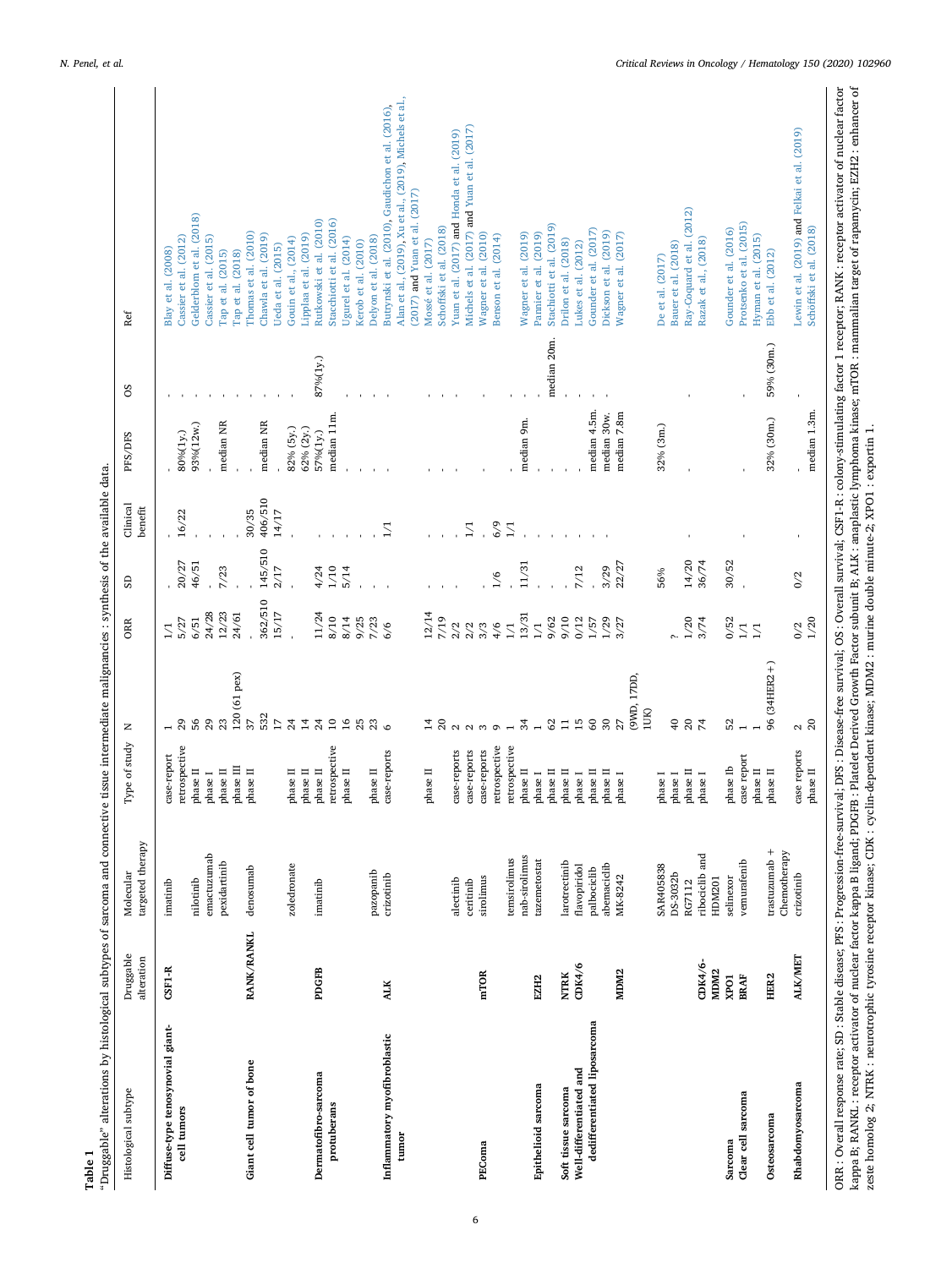inhibitor (HDM201) in 74 liposarcoma patients have been partly reported (NCT02343172). The best objective responses reported were 3 partial responses (4%) and 36 stable disease (49 %) [\(Razak et al., 2018\)](#page-8-32). To conclude, MDM2 inhibitor warrants further clinical investigation in WD/ DDLPS.

*2.3.1.4. Exportin and exportin inhibitors*. Exportin 1 (XPO1) is mediator of nuclear export that play a critical role in regulation of cytoplasm/ nucleus translocation of proteins, including several tumor suppressor proteins such as p53, pRb, p21 and p27. This contributes to cell cycle control and growth arrest/apoptosis control. Selinexor is a XPO1 inhibitor. In a phase Ib trial, 52 sarcoma patients were enrolled. There was no reported objective response. Antitumor activity was particularly noted in patients with dedifferentiated LPS (DDLPS), with six (40 %) of 15 patients showing a reduction in target lesion size from baseline (partial response definition was not reached), and 7 (47 %) of 15 patients showed stable disease for 4 months or longer [\(Gounder](#page-8-33) [et al., 2016](#page-8-33)). A dedicated phase II/III trial is ongoing (NCT02606461).

## *2.3.2. Clear cell sarcoma (CCS) and vemurafenib*

Clear cell sarcoma (CSS) in an exceptional soft tissue sarcoma, occurring mostly in the extremities (especially in foot and ankles). CSS are diagnosed in adult aged between 20 and 30. Its behavior is very aggressive with lymph node or metastatic relapse (e.g., to the lung, bone, liver and brain). CSS is a chemoresistant malignancy. The main mimic is melanoma, that share both aggressiveness with metastatic spreading and some pathological features (presence of melanin, ultrastructural evidence of melanosomes, frequent immunoreactivity to HMB45, S100 protein or Melan A). EWSR1 rearrangement is present in more than 95 % of CSS and constantly absent in melanomas (Hocar). B-Raf V600E is the most common druggable alteration in melanoma (40–60% of melanoma). On the contrary, Hocar et al. found that B-Raf mutations are rare in CSS (1/22 cases, with another mutation than B-Raf 600E) ([Hocar et al., 2012](#page-8-40)). In literature there were some intriguing cases of CSS responding to vemurafenib. In the first report, the vemurafenib-responding CSS did not harbor EWSR1/ATF1 or EWSR1/ CREB1 rearrangement [\(Protsenko et al., 2015](#page-8-34)). In the second case, the patient had been enrolled in an agnostic-pathology phase II trial, but we did not have precise data about the confirmation of thoracic CSS diagnosis [\(Hyman et al.,](#page-8-35) [2015\)](#page-8-35). To the best of our knowledge, we did not find additional case-reports. A basket trial assessing activity/safety of vemurafenib in miscellaneous malignancies is ongoing (NCT02304809), maybe this trial will provide better evidence. To conclude, we are cautious about these observations and we think that both responding tumors could be melanoma.

### *2.3.3. Targeting HER-2 in osteosarcoma*

Tasi et al. reported that about 25 % of osteosarcoma are immunoreactive for HER-2, however by FISH there is no positivity [\(Tsai et al., 2004](#page-8-41)). A phase 2 trial assessing trastuzumab in combination of chemotherapy in HER2-positive osteosarcoma selected by immunohistochemistry. Of the enrolled 96 patients 34 were HER-2-positive. The 30-month event-free and overall survival rates for patients with HER2 overexpression treated with chemotherapy and trastuzumab were 32 % and 59 %, respectively. For patients without HER2 overexpression, treated with chemotherapy alone, the 30-month event-free and overall survival rates were 32 % and 50 %, respectively ([\(Ebb et al., 2012](#page-8-36)); NCT00023998).

# *2.3.4. Targeting ALK and MET in rhabdomyosarcomas*

Rhabdomyosarcomas include alveolar rhabdomyosarcoma (A-RMS), embryonal rhabdomyosarcoma (E-RMS) and pleiomorphic rhabdomyosarcoma. Both A-RMS and E-RMS could display alterations of ALK. For example, Gasparini et al. found immunoreactivity in 24/33 RMS, but without true amplification by FISH. They found recurrent copy number gain in 25 % of cases, and one case of *EML4-ALK* fusion [\(Gasparini et al., 2016](#page-8-42)). Furthermore, in vitro models suggest that MET is constitutively activated in A-RMS ([Skrzypek et al., 2015\)](#page-8-43). However, 2 case-reports did not find clinical activity of crizotinib, an ALK/MET inhibitor in patients with RMS [\(Lewin et al., 2019](#page-8-37); [Felkai et al., 2019](#page-8-38)). In a phase 2 trial, Schöffsky et al. assessed the activity of crizotinib in 20 patients with A-RMS. Only one patient experienced partial response, lasting 52 days. The overall median PFS was 1.3 month [\(Schöffski et al., 2018\)](#page-8-39).

## *2.4. Use of targeted therapies in unselected sarcomas*

Large clinical trials have demonstrated that the use of targeted therapies in unselected sarcomas is a disappointing strategy. For instance, use of mTOR inhibitor (ridaforolimus) as maintenance therapy did not improve outcomes of patients experiencing stable disease after classical chemotherapy [\(Demetri et al.,](#page-8-44) [2013\)](#page-8-44). Additionally, adding olaratumab (a monoclonal antibody inhibiting PDGFR-alpha) to doxorubicin did not improve outcome of patients with unselected sarcoma ([Tab et al., 2020](#page-8-45)).

#### **3. Discussion**

Sarcoma is a paradigm for clinical and translational research. Development of targeted therapies follows 2 major axes (i) identification of subgroups of tumor with strong actionable drivers such as NTRK alterations (and may be FGFR alterations), and (ii) better knowledge of physiopathology for some particular entities that are best treated with targeted approaches [\(Table 1](#page-5-0)). Because of the extreme rarity of some clinico-pathological entities, it is of major importance to publish case-reports with precise description of the involved target, since clinical trials are not feasible for very rare clinical sarcomas. Most of available data are exploratory ones. For instance, description of the following cases could help in the management of some patients with extremely rare conditions, who are not candidates for classical clinical trials: complete response in metastatic ameloblastoma harboring B-raf mutation treated with dabrafenib and trametinib ([Brunet](#page-8-46) [et al., 2019\)](#page-8-46), and partial response to vemurafenib in V600E B-Raf mutated histiocytic sarcoma ([Idbaih et al., 2014\)](#page-8-47).

### **Funding**

None.

## **Declaration of Competing Interest**

None.

## **References**

- <span id="page-6-0"></span>Amadeo, B., Penel, N., Coindre, J.M., et al., 2020. Incidence and time trends of sarcoma (2000-2013): results from the French network of cancer registries (FRANCIM). BMC Cancer 20, 190. <https://doi.org/10.1186/s12885-020-6683-0>.
- <span id="page-6-13"></span>[Benson, C., Vitfell-Rasmussen, J., Maruzzo, M., et al., 2014. A retrospective study of](http://refhub.elsevier.com/S1040-8428(20)30098-6/sbref0010) [patients with malignant PEComa receiving treatment with sirolimus or temsirolimus:](http://refhub.elsevier.com/S1040-8428(20)30098-6/sbref0010) [the Royal Marsden Hospital experience. AntiCancer Res. 34, 36663–36668.](http://refhub.elsevier.com/S1040-8428(20)30098-6/sbref0010)
- <span id="page-6-1"></span>Boddu S., Walko C.M., Bienasz S., 2020 et al. Clinical utility of genomic profiling in the treatment of advanced sarcomas: A single-center experience. JCO Precis Oncol doi:10.1200/PO.18.00096.
- <span id="page-6-2"></span>[Cote, G.M., He, J., E, Choy, 2018. Next-generation sequencing for patients with sarcoma:](http://refhub.elsevier.com/S1040-8428(20)30098-6/sbref0020) [a single center experience. Oncologist 23, 234–242](http://refhub.elsevier.com/S1040-8428(20)30098-6/sbref0020).
- <span id="page-6-3"></span>[Groisberg, R., Hong, D.S., Holla, V., et al., 2017. Clinical genomic profiling to identify](http://refhub.elsevier.com/S1040-8428(20)30098-6/sbref0025) [actionable alterations for investigational therapies in patients with diverse sarcomas.](http://refhub.elsevier.com/S1040-8428(20)30098-6/sbref0025) [Oncotarget 8, 39254–39267](http://refhub.elsevier.com/S1040-8428(20)30098-6/sbref0025).
- <span id="page-6-4"></span>[Gounder, M.M., Ali, S.M., Robinson, V., et al., 2017. Impact of next-generation sequen](http://refhub.elsevier.com/S1040-8428(20)30098-6/sbref0030)[cing \(NGS\) on diagnostic and therapeutic options in soft-tissue and bone sarcoma. J.](http://refhub.elsevier.com/S1040-8428(20)30098-6/sbref0030) [Clin. Oncol. 35 suppl; abstr 11001.](http://refhub.elsevier.com/S1040-8428(20)30098-6/sbref0030)
- <span id="page-6-5"></span>[Harris, M.H., DuBois, S.G., Glade Bender, J.L., et al., 2016. Multicenter feasibility study of](http://refhub.elsevier.com/S1040-8428(20)30098-6/sbref0035) [tumor molecular profiling to inform therapeutic decisions in advanced pediatric solid](http://refhub.elsevier.com/S1040-8428(20)30098-6/sbref0035) [tumors: the Individualized Cancer therapy \(iCat\) study. JAMA Oncol. 2, 608–615.](http://refhub.elsevier.com/S1040-8428(20)30098-6/sbref0035)
- <span id="page-6-6"></span>[Italiano, A., Khalifa, E., Laizet, Y., Toulmonde, M., Cousin, S., Lucchesi, C., 2017. Genetic](http://refhub.elsevier.com/S1040-8428(20)30098-6/sbref0040) [landscape of soft-tissue sarcomas. Moving toward personalized medicine. J. Clin.](http://refhub.elsevier.com/S1040-8428(20)30098-6/sbref0040) [Oncol. 35 suppl; abstr 11002](http://refhub.elsevier.com/S1040-8428(20)30098-6/sbref0040).
- <span id="page-6-7"></span>[Jour, G., Scarborough, J.D., Jones, R.L., et al., 2014. Molecular profiling of soft tissue](http://refhub.elsevier.com/S1040-8428(20)30098-6/sbref0045) [sarcomas using next-generation sequencing: a pilot study toward precision ther](http://refhub.elsevier.com/S1040-8428(20)30098-6/sbref0045)[apeutics. Hum. Pathol. 45, 1563–1571](http://refhub.elsevier.com/S1040-8428(20)30098-6/sbref0045).
- <span id="page-6-8"></span>[Pannier, D., Cordoba, A., Ryckewaert, T., et al., 2019. Hormonal therapies in uterine](http://refhub.elsevier.com/S1040-8428(20)30098-6/sbref0050) [sarcomas, aggressive angiomyxoma, and desmoid-type fibromatosis. Crit. Rev. Oncol.](http://refhub.elsevier.com/S1040-8428(20)30098-6/sbref0050) [Hematol. 143, 62–66.](http://refhub.elsevier.com/S1040-8428(20)30098-6/sbref0050)
- <span id="page-6-9"></span>[Martin 2nd, R.C., Osborne, D.L., Edwards, M.J., et al., 2000. Giant cell tumor of tendon](http://refhub.elsevier.com/S1040-8428(20)30098-6/sbref0055) [sheath, tenosynovial giant cell tumor, and pigmented villonodular synovitis: defining](http://refhub.elsevier.com/S1040-8428(20)30098-6/sbref0055) [the presentation, surgical therapy and recurrence. Oncol. Rep. 7, 413–419.](http://refhub.elsevier.com/S1040-8428(20)30098-6/sbref0055)
- <span id="page-6-10"></span>[Cupp, J.S., Miller, M.A., Montgomery, K.D., et al., 2007. Translocation and expression of](http://refhub.elsevier.com/S1040-8428(20)30098-6/sbref0060) [CSF1 in pigmented villonodular synovitis, tenosynovial giant cell tumor, rheumatoid](http://refhub.elsevier.com/S1040-8428(20)30098-6/sbref0060) [arthritis and other reactive synovitides. Am. J. Surg. Pathol. 31, 970–976](http://refhub.elsevier.com/S1040-8428(20)30098-6/sbref0060).
- <span id="page-6-11"></span>[Blay, J.Y., El Sayadi, H., Thiesse, P., Garret, J., I, Ray‐Coquard, 2008. Complete response](http://refhub.elsevier.com/S1040-8428(20)30098-6/sbref0065) [to imatinib in relapsing pigmented villonodular synovitis/tenosynovial giant cell](http://refhub.elsevier.com/S1040-8428(20)30098-6/sbref0065) [tumor \(PVNS/TGCT\). Ann. Oncol. 19, 821–822](http://refhub.elsevier.com/S1040-8428(20)30098-6/sbref0065).
- <span id="page-6-12"></span>[Cassier, P.A., Gelderblom, H., Stachiotti, S., Thomas, D., Maki, R.G., Kroep, J.R., et al.,](http://refhub.elsevier.com/S1040-8428(20)30098-6/sbref0070)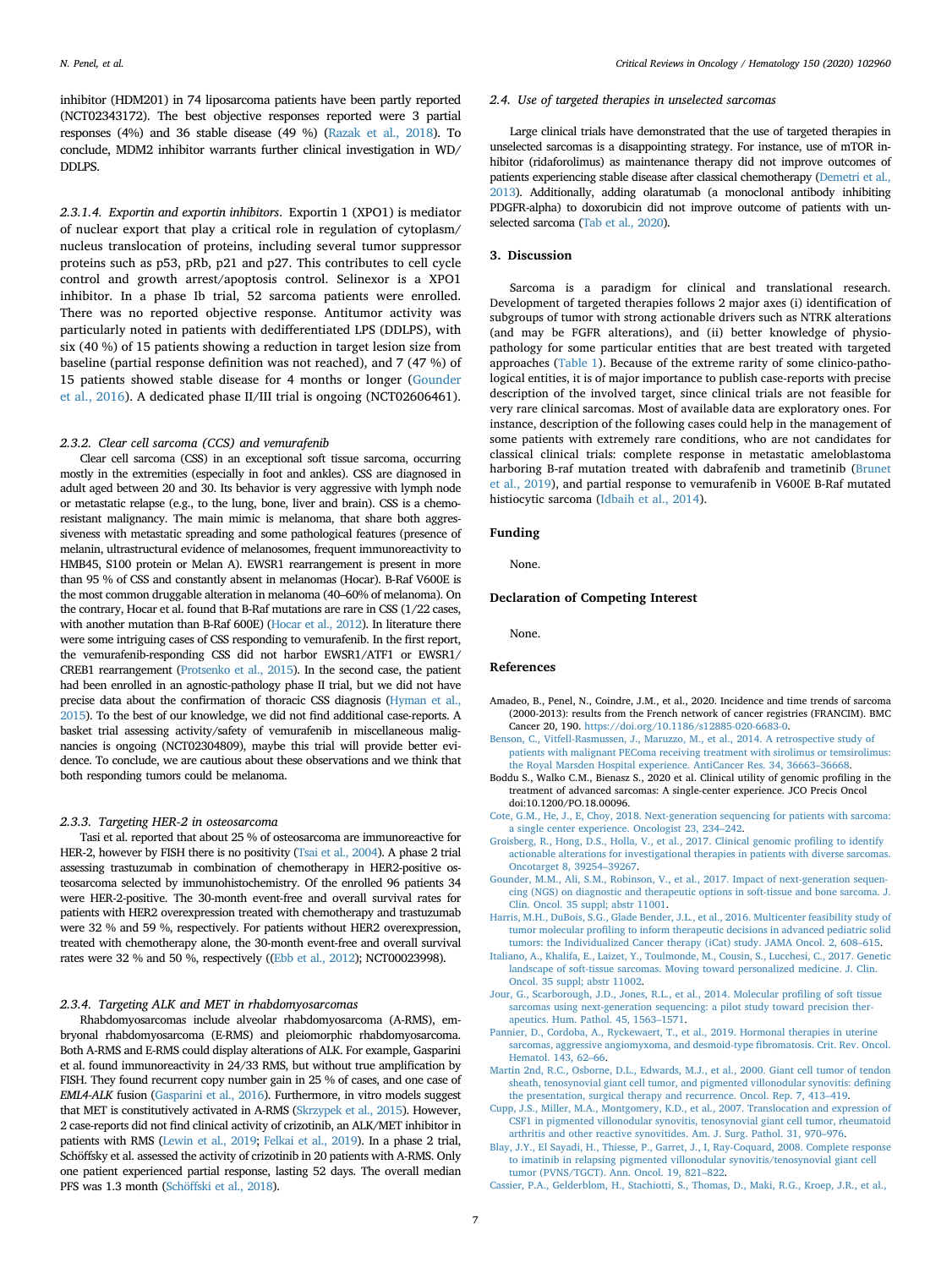[2012. Efficacy of imatinib mesylate for the treatment of locally advanced and/or](http://refhub.elsevier.com/S1040-8428(20)30098-6/sbref0070) [metastatic tenosynovial giant cell tumor/pigmentd villonodular synovitis. Cancer](http://refhub.elsevier.com/S1040-8428(20)30098-6/sbref0070) [118 \(March 15 \(6\)\), 1649–1655.](http://refhub.elsevier.com/S1040-8428(20)30098-6/sbref0070)

- <span id="page-7-0"></span>[Gelderblom, H., Cropet, C., Chevreau, C., Boyle, R., Tattersall, M., Stachiotti, S., et al.,](http://refhub.elsevier.com/S1040-8428(20)30098-6/sbref0075) [2018. Nilotinib in locally advanced pigmented villonodular synovitis : a multicentre,](http://refhub.elsevier.com/S1040-8428(20)30098-6/sbref0075) [open-label, single-arm, phase 2 trial. Lancet Oncol. 16 \(8\), 939–948.](http://refhub.elsevier.com/S1040-8428(20)30098-6/sbref0075)
- <span id="page-7-1"></span>[Cassier, P.A., Italiano, A., Gomez-Roca, C.A., Le Tourneau, C., Toulmonde, M., Cannarile,](http://refhub.elsevier.com/S1040-8428(20)30098-6/sbref0080) [M.A., et al., 2015. CSF1R inhibition with emactuzumab in locally advanced diffuse](http://refhub.elsevier.com/S1040-8428(20)30098-6/sbref0080)[type tenosyvial gian cell tumours of the soft-tssue: a dse-escalation and dose-expan](http://refhub.elsevier.com/S1040-8428(20)30098-6/sbref0080)[sion phase 1 study. Lancet Oncol. 1 \(8\), 949–956](http://refhub.elsevier.com/S1040-8428(20)30098-6/sbref0080).
- <span id="page-7-2"></span>[Tap, W.D., Wainberg, Z.A., Anthony, S.P., et al., 2015. Structure-guided blockade of](http://refhub.elsevier.com/S1040-8428(20)30098-6/sbref0085) [CSF1R kinase in tenosynovial giant-cell tumor. N. Engl. J. Med. 373, 428–437.](http://refhub.elsevier.com/S1040-8428(20)30098-6/sbref0085)
- <span id="page-7-3"></span>[Tap, W.D., Gelderblom, H., Stacchiotti, S., et al., 2018. Final results of ENLIVEN: a global,](http://refhub.elsevier.com/S1040-8428(20)30098-6/sbref0090) [double-blind, randomized, placebo-controlled, phase 3 study of pexidartinib in ad](http://refhub.elsevier.com/S1040-8428(20)30098-6/sbref0090)[vanced tenosynovial giant cell tumor \(TGCT\). J. Clin. Oncol. 36, 11502.](http://refhub.elsevier.com/S1040-8428(20)30098-6/sbref0090)

<span id="page-7-14"></span>[Gouin, F., Rochwerger, A.R., Di Marco, A., et al., 2014. Adjuvant treatment with zole](http://refhub.elsevier.com/S1040-8428(20)30098-6/sbref0095)[dronic acid after extensive curettage for giant cell tumours of bone. Eur. J. Cancer 50,](http://refhub.elsevier.com/S1040-8428(20)30098-6/sbref0095) [2425–2431](http://refhub.elsevier.com/S1040-8428(20)30098-6/sbref0095).

- <span id="page-7-4"></span>[Balke, M., Schremper, L., Gebert, C., et al., 2008. Giant cell tumor of bone: treatment and](http://refhub.elsevier.com/S1040-8428(20)30098-6/sbref0100) [outcome of 214 cases. J. Cancer Res. Clin. Oncol. 134 \(9\), 969–978.](http://refhub.elsevier.com/S1040-8428(20)30098-6/sbref0100)
- <span id="page-7-5"></span>[Klenke, F.M., Wenger, D.E., Inwards, C.Y., et al., 2011. Giant cell tumor of bone: risk](http://refhub.elsevier.com/S1040-8428(20)30098-6/sbref0105) [factors for recurrence. Clin. Orthop. Relat. Res. 489 \(2\), 591–599](http://refhub.elsevier.com/S1040-8428(20)30098-6/sbref0105).
- <span id="page-7-6"></span>[Kervarrec, T., Collin, C., Larousserie, F., et al., 2017. H3F3 mutation status of giant cell](http://refhub.elsevier.com/S1040-8428(20)30098-6/sbref0110) [tumors of the bone, chondroblastomas and their mimics: a combined high resolution](http://refhub.elsevier.com/S1040-8428(20)30098-6/sbref0110) [meting and pyrosequencing approach. Mod. Pathol. 30, 393–406.](http://refhub.elsevier.com/S1040-8428(20)30098-6/sbref0110)
- <span id="page-7-7"></span>[Atkins, G.J., Kostakis, P., Vincent, C., et al., 2006. RANK expression as a cell surface](http://refhub.elsevier.com/S1040-8428(20)30098-6/sbref0115) [marker of human osteoclast precursors in peripheral blood, bone mar row, and giant](http://refhub.elsevier.com/S1040-8428(20)30098-6/sbref0115) [cell tumors of bone. J. Bone Miner. Res. 21, 1339–1349](http://refhub.elsevier.com/S1040-8428(20)30098-6/sbref0115).

<span id="page-7-8"></span>[Thomas, D., Henshaw, R., Skubitz, K., et al., 2010. Denosumab in patients with giant cell](http://refhub.elsevier.com/S1040-8428(20)30098-6/sbref0120) [tumour of bone.: an open-label phase 2 study. Lancet Oncol. 11, 275–280](http://refhub.elsevier.com/S1040-8428(20)30098-6/sbref0120).

- <span id="page-7-9"></span>[Chawla, S., Henshaw, R., Seeger, L., et al., 2013. Safety and efficacy of Denosumab for](http://refhub.elsevier.com/S1040-8428(20)30098-6/sbref0125) [adults and skeletally mature adolescents with giant cell tumour of bone: interim](http://refhub.elsevier.com/S1040-8428(20)30098-6/sbref0125) [analysis of an open-label, parallel group, phase 2 study. Lancet Oncol. 14, 901–908.](http://refhub.elsevier.com/S1040-8428(20)30098-6/sbref0125)
- <span id="page-7-10"></span>Chawla, S., Blay, J.Y., Rutkowski, P., et al., 2019. Denosumab in patients with giant -cell tumour of bone: a multicenter, open-label, phase 2 study. Lancet Oncol. (19), 30663. [https://doi.org/10.1016/S1470-2045\(19\)30663-1.](https://doi.org/10.1016/S1470-2045(19)30663-1) S1470-2045.
- <span id="page-7-11"></span>[Ueda, T., Morioka, H., Nishida, Y., et al., 2015. Objective tumor response to denosumab in](http://refhub.elsevier.com/S1040-8428(20)30098-6/sbref0135) [patients with giant cell tumor of bone: a multicenter phase II trial. Ann. Oncol. 26,](http://refhub.elsevier.com/S1040-8428(20)30098-6/sbref0135) [2149–2154](http://refhub.elsevier.com/S1040-8428(20)30098-6/sbref0135).
- <span id="page-7-12"></span>[Girolami, I., Mancini, I., Simoni, A., Baldi, G.G., Simi, L., Campanacci, D., Beltrami, G.,](http://refhub.elsevier.com/S1040-8428(20)30098-6/sbref0140) [Scoccianti, G., D'Arienzo, A., Capanna, R., Franchi, A., 2016. Denosumab treated](http://refhub.elsevier.com/S1040-8428(20)30098-6/sbref0140) [giant cell tumour of bone: a morphological, immunohistochemical and molecular](http://refhub.elsevier.com/S1040-8428(20)30098-6/sbref0140) [analysis of a series. J. Clin. Pathol. 69, 240–247.](http://refhub.elsevier.com/S1040-8428(20)30098-6/sbref0140)
- <span id="page-7-13"></span>[Watanabe, N., Matsumoto, S., Shimoji, T., Ae, K., Tanizawa, T., Gokita, T., Motoi, N.,](http://refhub.elsevier.com/S1040-8428(20)30098-6/sbref0145) [Ueno, T., Koizumi, M., 2014. Early evaluation of the therapeutic effect of Deno sumab](http://refhub.elsevier.com/S1040-8428(20)30098-6/sbref0145) [on tartrate-resistant acid phosphatase 5b expression in a giant cell tumor of bone: a](http://refhub.elsevier.com/S1040-8428(20)30098-6/sbref0145) [case report. BMC Res. Notes 7 \(608\)](http://refhub.elsevier.com/S1040-8428(20)30098-6/sbref0145).
- <span id="page-7-15"></span>[Lipplaa, A., Kroep, J.R., Van de Heijden, L., et al., 2019. Adjuvant zoledroic acid in high](http://refhub.elsevier.com/S1040-8428(20)30098-6/sbref0150)[risk giant cell tuor of bone: a multicenter randomized phase II trial. Oncologist 24](http://refhub.elsevier.com/S1040-8428(20)30098-6/sbref0150) [\(889\)](http://refhub.elsevier.com/S1040-8428(20)30098-6/sbref0150).
- <span id="page-7-16"></span>[Criscione VD, Weinstock MA, 2007. Descriptive epidemiology of dermatofibrosarcoma](http://refhub.elsevier.com/S1040-8428(20)30098-6/sbref0155) [protuberans in the United States, 1973 to 2002. J. Am. Acad. Dermatol. \(56\),](http://refhub.elsevier.com/S1040-8428(20)30098-6/sbref0155) [968–973](http://refhub.elsevier.com/S1040-8428(20)30098-6/sbref0155).
- <span id="page-7-17"></span>[Bowne, W.B., Antonescu, C.R., Leung, D.H., Katz, S.C., Hawkins, W.G., Woodruff, J.M.,](http://refhub.elsevier.com/S1040-8428(20)30098-6/sbref0160) [et al., 2000. Dermatofibrosarcoma protuberans: a clinicopathologic analysis of pa](http://refhub.elsevier.com/S1040-8428(20)30098-6/sbref0160)[tients treated and followed at a single institution. Cancer 88, 2711–2720.](http://refhub.elsevier.com/S1040-8428(20)30098-6/sbref0160)
- <span id="page-7-18"></span>[Rutgers, E.J., Kroon, B.B., Albus Lutter, C.E., Gortzak, E., 1992. Dermatofibrosarcoma](http://refhub.elsevier.com/S1040-8428(20)30098-6/sbref0165) [protuberans: treatment and prognosis. Eur. J. Surg. Oncol. 18, 241–248](http://refhub.elsevier.com/S1040-8428(20)30098-6/sbref0165).
- <span id="page-7-19"></span>[Chang, C.K., Jacobs, I.A., Salti, G.I., 2004. Outcomes of surgery for dermatofibrosarcoma](http://refhub.elsevier.com/S1040-8428(20)30098-6/sbref0170) [protuberans. Eur. J. Surg. Oncol. 30 \(April \(3\)\), 341–345.](http://refhub.elsevier.com/S1040-8428(20)30098-6/sbref0170)
- <span id="page-7-20"></span>[Fiore, M., Miceli, R., Mussi, C., Lo Vullo, S., Mariani, L., Lozza, L., Collini, P., Olmi, P.,](http://refhub.elsevier.com/S1040-8428(20)30098-6/sbref0175) [Casali, P.G., Gronchi, A., 2005. Dermatofibrosarcoma protuberans treated at a single](http://refhub.elsevier.com/S1040-8428(20)30098-6/sbref0175) [institution: a surgical disease with a high cure rate. J. Clin. Oncol. 23 \(October 20](http://refhub.elsevier.com/S1040-8428(20)30098-6/sbref0175) [\(30\)\), 7669–7675.](http://refhub.elsevier.com/S1040-8428(20)30098-6/sbref0175)
- <span id="page-7-21"></span>[Corey, R.M., Swett, K., Ward, W.G., 2014. Epidemiology and survivorship of soft tissue](http://refhub.elsevier.com/S1040-8428(20)30098-6/sbref0180) [sarcomas in adults: a national cancer database report. Cancer Med. 3, 1404–1415.](http://refhub.elsevier.com/S1040-8428(20)30098-6/sbref0180)
- <span id="page-7-22"></span>[Weiss, S.W., Nickoloff, B.J., 1993. CD-34 is expressed by a distinctive cell population in](http://refhub.elsevier.com/S1040-8428(20)30098-6/sbref0185) [peripheral nerve, nerve sheath tumors, and related lesions. Am. J. Surg. Pathol. 17](http://refhub.elsevier.com/S1040-8428(20)30098-6/sbref0185) [\(October \(10\)\), 1039–1045.](http://refhub.elsevier.com/S1040-8428(20)30098-6/sbref0185)
- <span id="page-7-23"></span>[Wrotnowski, U., Cooper, P.H., Shmookler, B.M., 1988. Fibrosarcomatous change in der](http://refhub.elsevier.com/S1040-8428(20)30098-6/sbref0190)[matofibrosarcoma protuberans. Am. J. Surg. Pathol. 12, 287–293.](http://refhub.elsevier.com/S1040-8428(20)30098-6/sbref0190)
- <span id="page-7-24"></span>[Goldblum, J.R., 1995. CD34 positivity in fibrosarcomas which arise in dermatofi](http://refhub.elsevier.com/S1040-8428(20)30098-6/sbref0195)[brosarcoma protuberans. Arch. Pathol. Lab. Med. 119, 238–241](http://refhub.elsevier.com/S1040-8428(20)30098-6/sbref0195).
- <span id="page-7-25"></span>[Liang, C.A., Jambusaria-Pahlajani, A., Karia, P.S., Elenitsas, R., Zhang, P.D., Schmults,](http://refhub.elsevier.com/S1040-8428(20)30098-6/sbref0200) [C.D., 2014. A systematic review of outcome data for dermatofibrosarcoma protu](http://refhub.elsevier.com/S1040-8428(20)30098-6/sbref0200)[berans with and without fibrosarcomatous change. J. Am. Acad. Dermatol. 71,](http://refhub.elsevier.com/S1040-8428(20)30098-6/sbref0200) [781–786](http://refhub.elsevier.com/S1040-8428(20)30098-6/sbref0200).
- <span id="page-7-26"></span>[Patel, K.U., Szabo, S.S., Hernandez, V.S., Prieto, V.G., Abruzzo, L.V., Lazar, A.J., et al.,](http://refhub.elsevier.com/S1040-8428(20)30098-6/sbref0205) [2008. Dermatofibrosarcoma protuberans COL1A1-PDGFB fusion is identified in vir](http://refhub.elsevier.com/S1040-8428(20)30098-6/sbref0205)[tually all dermatofibrosarcoma protuberans cases when investigated by newly de](http://refhub.elsevier.com/S1040-8428(20)30098-6/sbref0205)[veloped multiplex reverse transcription polymerase chain reaction and fluorescence](http://refhub.elsevier.com/S1040-8428(20)30098-6/sbref0205) [in situ hybridization assays. Hum. Pathol. 39, 184–193.](http://refhub.elsevier.com/S1040-8428(20)30098-6/sbref0205)
- <span id="page-7-27"></span>[Rutkowski, P., Van Glabbeke, M., Rankin, C., Ruka, W., Rubin, B., Debiec Rychter, M.,](http://refhub.elsevier.com/S1040-8428(20)30098-6/sbref0210) [et al., 2010. Imatinib mesylate in advanced dermatofibrosarcoma protuberans:](http://refhub.elsevier.com/S1040-8428(20)30098-6/sbref0210) [pooled analysis of two phase II clinical trials. J. Clin. Oncol. 28, 1772–1779.](http://refhub.elsevier.com/S1040-8428(20)30098-6/sbref0210)
- <span id="page-7-28"></span>[Stacchiotti, S., Pantaleo, M.A., Negri, T., Astolfi, A., Tazzari, M., Dagrada, G.P., Urbini,](http://refhub.elsevier.com/S1040-8428(20)30098-6/sbref0215)

[M., Indio, V., Maestro, R., Gronchi, A., Fiore, M., Dei Tos, A.P., Conca, E., Palassini,](http://refhub.elsevier.com/S1040-8428(20)30098-6/sbref0215) [E., Vincenzi, B., Grosso, F., Pilotti, S., Castelli, C., Casali, P.G., 2016. Efficacy and](http://refhub.elsevier.com/S1040-8428(20)30098-6/sbref0215) [biological activity of Imatinib in metastatic dermatofibrosarcoma protuberans](http://refhub.elsevier.com/S1040-8428(20)30098-6/sbref0215) [\(DFSP\). Clin. Cancer Res. 22 \(February 15\(4\)\), 837–846.](http://refhub.elsevier.com/S1040-8428(20)30098-6/sbref0215)

- <span id="page-7-29"></span>[Ugurel, S., Mentzel, T., Utikal, J., Helmbold, P., Mohr, P., Pfohler, C., et al., 2014.](http://refhub.elsevier.com/S1040-8428(20)30098-6/sbref0220) [Neoadjuvant imatinib in advanced primary or locally recurrent dermatofibrosarcoma](http://refhub.elsevier.com/S1040-8428(20)30098-6/sbref0220) [protuberans: a multicenter phase II DeCOG trial with long-term follow-up. Clin.](http://refhub.elsevier.com/S1040-8428(20)30098-6/sbref0220) [Cancer Res. 20, 499–510.](http://refhub.elsevier.com/S1040-8428(20)30098-6/sbref0220)
- <span id="page-7-30"></span>[Kerob, D., Porcher, R., Verola, O., Dalle, S., Maubec, E., Aubin, F., et al., 2010. Imatinib](http://refhub.elsevier.com/S1040-8428(20)30098-6/sbref0225) [mesylate as a preoperative therapy in dermatofibrosarcoma: results of a multicenter](http://refhub.elsevier.com/S1040-8428(20)30098-6/sbref0225) [phase II study on 25 patients. Clin. Cancer Res. 16, 3288–3295.](http://refhub.elsevier.com/S1040-8428(20)30098-6/sbref0225)
- <span id="page-7-31"></span>[Delyon, J., Porcher, R., Ma, Battistell, et al., 2018. A multicenter phase II study of pa](http://refhub.elsevier.com/S1040-8428(20)30098-6/sbref0230)[zopanib in patients with unresectable or recurrent dermatofibrosarcoma protuberans](http://refhub.elsevier.com/S1040-8428(20)30098-6/sbref0230) [\(DFSP\). J. Clin. Oncol. 36 suppl; abstr 11557](http://refhub.elsevier.com/S1040-8428(20)30098-6/sbref0230).
- <span id="page-7-32"></span>[Coffin, C.M., Watterson, J., Priest, J.R., et al., 1995. Extrapulmonary inflammatory](http://refhub.elsevier.com/S1040-8428(20)30098-6/sbref0235) [myofibroblastic tumor \(inflammatory pseudotumor\): a clinicopathologic and im](http://refhub.elsevier.com/S1040-8428(20)30098-6/sbref0235)[munohistochemical study of 84 cases. Am. J. Surg. Pathol. 19, 859–872.](http://refhub.elsevier.com/S1040-8428(20)30098-6/sbref0235)
- <span id="page-7-33"></span>[Pettinato, G., Manivel, J.C., De Rosa, N., Dehner, L.P., 1990. Inflammatory myofibro](http://refhub.elsevier.com/S1040-8428(20)30098-6/sbref0240)[blastic tumor \(plasma cell granuloma\): clinicopathologic study of 20 cases with im](http://refhub.elsevier.com/S1040-8428(20)30098-6/sbref0240)[munohistochemical and ultrastructural observations. Am. J. Clin. Pathol. 94,](http://refhub.elsevier.com/S1040-8428(20)30098-6/sbref0240) [538–546](http://refhub.elsevier.com/S1040-8428(20)30098-6/sbref0240).
- <span id="page-7-34"></span>[Pickett, J.L., Chou, A., Andrici, J.A., et al., 2017. Inflammatory myofibroblastic tumors of](http://refhub.elsevier.com/S1040-8428(20)30098-6/sbref0245) [the female genital tract are under-recongized: a low threshold for ALK im](http://refhub.elsevier.com/S1040-8428(20)30098-6/sbref0245)[munohistochemistry is required. Am. J. Surg. Pathol. 41, 1433–1442.](http://refhub.elsevier.com/S1040-8428(20)30098-6/sbref0245)
- <span id="page-7-35"></span>[Mariño-Enríquez, A., Wang, W.L., Roy, A., LopezTerrada, D., Lazar, A.J., Fletcher, C.D.,](http://refhub.elsevier.com/S1040-8428(20)30098-6/sbref0250) [Coffin, C.M., Hornick, J.L., 2011. Epithelioid inflammatory myofibroblastic sarcoma:](http://refhub.elsevier.com/S1040-8428(20)30098-6/sbref0250) [an aggressive intra-abdominal variant of inflammatory myofibroblastic tumor with](http://refhub.elsevier.com/S1040-8428(20)30098-6/sbref0250) [nuclear membrane or perinuclear ALK. Am. J. Surg. Pathol. 35, 135–144.](http://refhub.elsevier.com/S1040-8428(20)30098-6/sbref0250)
- <span id="page-7-36"></span>[Lovly, C.M., Gupta, A., Lipson, D., et al., 2014. Inflammatory myofibroblastic tumors](http://refhub.elsevier.com/S1040-8428(20)30098-6/sbref0255) harbor multiple potentially actionable kinase fusions. Cancer Discov. 4, 889-895.
- <span id="page-7-37"></span>[Antonescu, C., Suurmeijer, A.J.H., Zhang, L., et al., 2015. Molecular characterization of](http://refhub.elsevier.com/S1040-8428(20)30098-6/sbref0260) [inflammatory myofibroblastic tumors with frequent ALK and ROS1 fusions and rare](http://refhub.elsevier.com/S1040-8428(20)30098-6/sbref0260) [RET gene rearrangement. Am. J. Surg. Pathol. 39, 957–967](http://refhub.elsevier.com/S1040-8428(20)30098-6/sbref0260).
- <span id="page-7-38"></span>[Butrynski, J.E., D'Adamo, D.R., Hornick, J.L., et al., 2010. Crizorinib in ALK—rearranged](http://refhub.elsevier.com/S1040-8428(20)30098-6/sbref0265) [inflammatory myofibroblastic tumor. N. Engl. J. Med. 363, 1727–1733](http://refhub.elsevier.com/S1040-8428(20)30098-6/sbref0265).
- <span id="page-7-39"></span>[Gaudichon, J., Jeanne-Pasquier, C., Deparis, M., et al., 2016. Complete and repetaed](http://refhub.elsevier.com/S1040-8428(20)30098-6/sbref0270) [response of metastatic ALK-rearranged inflammatory myofibroblastic tumor to cri](http://refhub.elsevier.com/S1040-8428(20)30098-6/sbref0270)[zotinib in a teenage girl. J. Pediatr. Hematol. Oncol. 38, 308–311](http://refhub.elsevier.com/S1040-8428(20)30098-6/sbref0270).
- <span id="page-7-40"></span>[Alan, O., Kuzhan, O., Koca, S., et al., 2019. How long should we continue crizotinib in](http://refhub.elsevier.com/S1040-8428(20)30098-6/sbref0275) [ALK translocation-positive inflammatory myofibroblastic tumors? Long-term com](http://refhub.elsevier.com/S1040-8428(20)30098-6/sbref0275)[plete response with crizotinib and review of the literature. J. Oncol. Pharm. Pract. 15](http://refhub.elsevier.com/S1040-8428(20)30098-6/sbref0275) [107815521987975](http://refhub.elsevier.com/S1040-8428(20)30098-6/sbref0275).
- <span id="page-7-41"></span>[Xu, X., Li, H., Peng, K., et al., 2019. ALK-G1269A mutation in epithelioid inflammatory](http://refhub.elsevier.com/S1040-8428(20)30098-6/sbref0280) [myofibroblastic sarcoma after progression on crizotinib: a case-report. Oncol. Lett.](http://refhub.elsevier.com/S1040-8428(20)30098-6/sbref0280) [17, 2370–2376.](http://refhub.elsevier.com/S1040-8428(20)30098-6/sbref0280)
- <span id="page-7-42"></span>[Michels, S.Y.F., Scheel, A.H., Wündisch, T., et al., 2017. ALKG1269A mutation as a po](http://refhub.elsevier.com/S1040-8428(20)30098-6/sbref0285)[tential mechanism of acquired resistance to crizotinib in an ALK-rearranged in](http://refhub.elsevier.com/S1040-8428(20)30098-6/sbref0285)[flammatory myofibroblastic tumor. NPJ Precis Oncol 20, 4.](http://refhub.elsevier.com/S1040-8428(20)30098-6/sbref0285)
- <span id="page-7-43"></span>[Yuan, C., Ma, M.J., PArke, J.V., et al., 2017. Metastatic anaplastic ymphoma Kinase-1](http://refhub.elsevier.com/S1040-8428(20)30098-6/sbref0290) [\(ALK-1\) rearranged inflammatory myofibroblastic sarcoma to the brain with lepto](http://refhub.elsevier.com/S1040-8428(20)30098-6/sbref0290)[meningeal involvement: favorable response to serial ALK inhibitors: a case report.](http://refhub.elsevier.com/S1040-8428(20)30098-6/sbref0290) [Am. J. Case Rep. 18, 799–804.](http://refhub.elsevier.com/S1040-8428(20)30098-6/sbref0290)
- <span id="page-7-44"></span>[Honda, K., Kadowaki, S., Kato, K., Hanai, N., Hasegawa, Y., Yatabe, Y., Muro, K., 2019.](http://refhub.elsevier.com/S1040-8428(20)30098-6/sbref0295) [Durable response to the ALK inhibitor alectinib in inflammatory myofibroblastic](http://refhub.elsevier.com/S1040-8428(20)30098-6/sbref0295) [tumor of the head and neck with a novel SQSTM1-ALK fusion: a case report. Invest.](http://refhub.elsevier.com/S1040-8428(20)30098-6/sbref0295) [New Drugs 37 \(August \(4\)\), 791–795.](http://refhub.elsevier.com/S1040-8428(20)30098-6/sbref0295)
- <span id="page-7-45"></span>[Mossé, Y.P., Voss, S.D., Lim, M.S., Rolland, D., Minard, C.G., Fox, E., Adamson, P., Wilner,](http://refhub.elsevier.com/S1040-8428(20)30098-6/sbref0300) [K., Blaney, S.M., Weigel, B.J., 2017. Targeting ALK with crizotinib in pediatric](http://refhub.elsevier.com/S1040-8428(20)30098-6/sbref0300) [anaplastic large cell lymphoma and inflammatory myofibroblastic tumor: a children's](http://refhub.elsevier.com/S1040-8428(20)30098-6/sbref0300) [oncology group study. J. Clin. Oncol. 35, 3215–3221.](http://refhub.elsevier.com/S1040-8428(20)30098-6/sbref0300)
- <span id="page-7-46"></span>[Schoffski, P., Sufliarsky, J., Gelderblom, H., et al., 2018. Crizotinib in patients with ad](http://refhub.elsevier.com/S1040-8428(20)30098-6/sbref0305)[vanced, inoperable inflammatory myofibroblastic tumours with or without anaplastic](http://refhub.elsevier.com/S1040-8428(20)30098-6/sbref0305) [lymphoma kinase gene alterations \(European Organisation for Research and](http://refhub.elsevier.com/S1040-8428(20)30098-6/sbref0305) [Treatment of Cancer 90101 CREATE\): a multicenter, single-drug, prospective, non](http://refhub.elsevier.com/S1040-8428(20)30098-6/sbref0305)[randomised phase 2 trial. Lancet Respir. Med. 6, 431–441](http://refhub.elsevier.com/S1040-8428(20)30098-6/sbref0305).
- <span id="page-7-47"></span>[Martignoni, G., Pea, M., Reghellin, D., Zamboni, G., Bonetti, F., 2008. PECOMAS: the](http://refhub.elsevier.com/S1040-8428(20)30098-6/sbref0310) [past, the present and the future. Virchows Arch. 8 \(452\), 119–132](http://refhub.elsevier.com/S1040-8428(20)30098-6/sbref0310).
- <span id="page-7-48"></span>[Folpe, A.L., Mentzel, T., Lehr, H.A., Fisher, C., Balzer, B.L., Weiss, S.W., 2005.](http://refhub.elsevier.com/S1040-8428(20)30098-6/sbref0315) [Perivascular epitheliod cell neoplasms of soft tissue and gynecologic origin: a clin](http://refhub.elsevier.com/S1040-8428(20)30098-6/sbref0315)[icopathologic study of 26 cases and review of the literature. Am. J. Surg. Pathol. 29,](http://refhub.elsevier.com/S1040-8428(20)30098-6/sbref0315) [1558–1575](http://refhub.elsevier.com/S1040-8428(20)30098-6/sbref0315).
- <span id="page-7-49"></span>[Kenerson, H., Folpe, A.L., Takayama, T.K., Yeung, R.S., 2007. Activation of the mTOR](http://refhub.elsevier.com/S1040-8428(20)30098-6/sbref0320) [pathway in sporadic angiomyolipomas and other epithelioid cell neoplasms. Hum.](http://refhub.elsevier.com/S1040-8428(20)30098-6/sbref0320) [Pathol. 38, 1361–1371.](http://refhub.elsevier.com/S1040-8428(20)30098-6/sbref0320)
- <span id="page-7-50"></span>[Pan, C.C., Chung, M.Y., Ng, K.F., et al., 2008. Constant allelic alteration on chromosome](http://refhub.elsevier.com/S1040-8428(20)30098-6/sbref0325) [16p \(TSC2 gene\) in perivascular epithelioid cell tumour -PEComa\): genetic evidence](http://refhub.elsevier.com/S1040-8428(20)30098-6/sbref0325) [for the relationship of PEComa with angiomyolipoma. J. Pathol. 214, 387–393.](http://refhub.elsevier.com/S1040-8428(20)30098-6/sbref0325)
- <span id="page-7-51"></span>[Tanaka, M., Kato, K., Gomi, K., et al., 2009. Perivascular epithelioid cell tumor with](http://refhub.elsevier.com/S1040-8428(20)30098-6/sbref0330) [SFPQ/PSF-TFE3 gene fusion in a patient with advanced neuroblastoma. Am. J. Surg.](http://refhub.elsevier.com/S1040-8428(20)30098-6/sbref0330) [Pathol. 33, 1416–1420.](http://refhub.elsevier.com/S1040-8428(20)30098-6/sbref0330)
- <span id="page-7-52"></span>[Argani, P., Aulmann, S., Illei, P.B., et al., 2010. A distinctive subset of PEComas harbors](http://refhub.elsevier.com/S1040-8428(20)30098-6/sbref0335) [TFE3 gene fusions. Am. J. Surg. Pathol. 34, 1395–1406.](http://refhub.elsevier.com/S1040-8428(20)30098-6/sbref0335)
- <span id="page-7-53"></span>[Malinowska, I., Kwiatkoski, D.J., Weiss, S., et al., 2012. Perivascular Epithelioid Cell](http://refhub.elsevier.com/S1040-8428(20)30098-6/sbref0340) [tumors \(PECOmas\) harboring TFE3 gene rearrangements lack the TSC2 alterations](http://refhub.elsevier.com/S1040-8428(20)30098-6/sbref0340) [characteristic of conventional PEComas: further evidence for a biological distinction.](http://refhub.elsevier.com/S1040-8428(20)30098-6/sbref0340) [Am. J. Surg. Pathol. 36, 783–784.](http://refhub.elsevier.com/S1040-8428(20)30098-6/sbref0340)